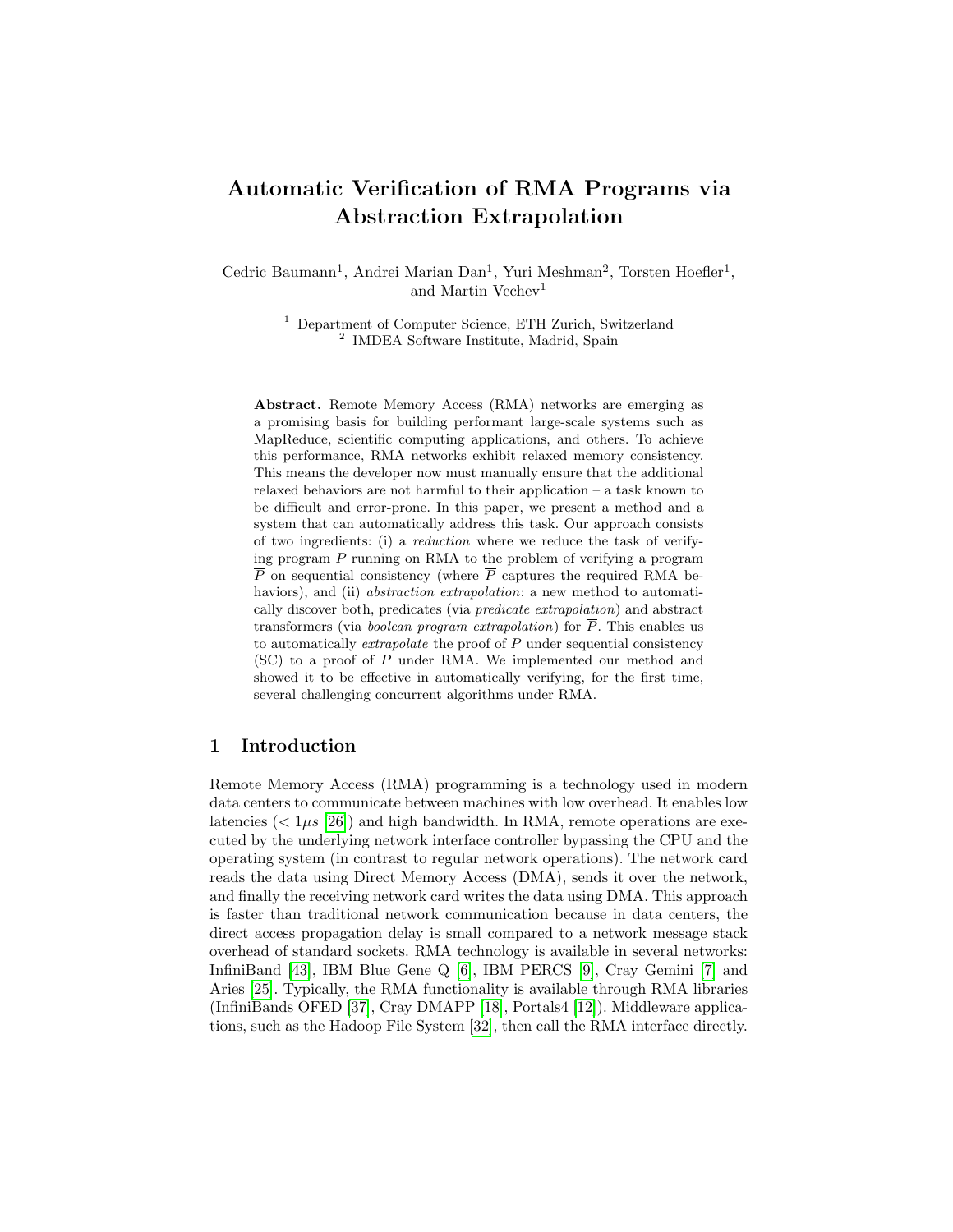Newer developments introduce RMA extensions for Ethernet (RoCE [\[13\]](#page-21-2)) or IP routable RMA protocols (iWARP [\[40\]](#page-23-2)).

RMA instructions of a program are executed asynchronously, i.e., the execution of the program proceeds without waiting for the completion of the remote RMA operations. To offer guarantees on the completion of remote operations, RMA provides the flush statement, which enforces that all remote operations to a certain machine are executed before the execution continues.

As expected, verifying programs running under RMA is challenging because they exhibit additional relaxed behaviors beyond those allowed by sequential consistency (SC). Moreover, programs executing under RMA exhibit behaviors not possible under other relaxed memory models such as Total Store Order (x86 TSO) or Partial Store Order (PSO) [\[19\]](#page-21-3). The goal of this paper is to address this challenge, namely, develop automated techniques for verifying RMA programs.

The problem. Given a program P running on an RMA network and a safety specification  $S$ , our goal is to answer whether  $P$  satisfies  $S$  under RMA, indicated as  $P \models_{RMA} S$ .

Our Work. In our work we approach this challenge via predicate abstraction [\[28\]](#page-22-3). a method shown effective in verifying concurrent programs [\[24,](#page-22-4) [30\]](#page-22-5) and x86 TSO and PSO programs [\[20\]](#page-21-4). Standard predicate abstraction ( [\[11,](#page-20-3) [28\]](#page-22-3)) assumes sequential consistency  $SC$ . Given a program  $P$  and a set of predicates  $V = \{p_1, \ldots, p_n\}$  over the variables in P, standard predicate abstraction builds a boolean program  $B = \mathcal{BP}(P, V)$  that contains one boolean variable for each predicate in  $V$ . The boolean program comes with the guarantee that if  $B$  satisfies a property  $S$ , then the program  $P$  satisfies  $S$  as well:

$$
B \models_{SC} S \implies P \models_{SC} S
$$

Checking whether  $B \models_{SC} S$  is typically done via a (three-valued) model checker. If a spurious counter-example execution trace is found by the model checker, then the initial set of predicates  $V$  is refined and the procedure is repeated. An overview of this approach is illustrated in the left part of [Figure 1.](#page-2-0)

Reduction. However, the above guarantee does not hold when replacing SC with relaxed memory models, such as x86 TSO or PSO, because naive application of standard predicate abstraction for relaxed memory model programs is unsound ( [\[20\]](#page-21-4)). To address this issue, we reduce the problem of verifying RMA programs to SC verification (the Reduction box in [Figure 1\)](#page-2-0) by automatically constructing a new program  $\overline{P}$  that captures RMA behaviors as part of the program.  $\overline{P}$  uses set variables and boolean flags to account for these behaviors. If  $\overline{P}$  satisfies a property S under sequential consistency, then P satisfies S under RMA:

$$
\overline{P} \models_{SC} S \implies P \models_{RMA} S
$$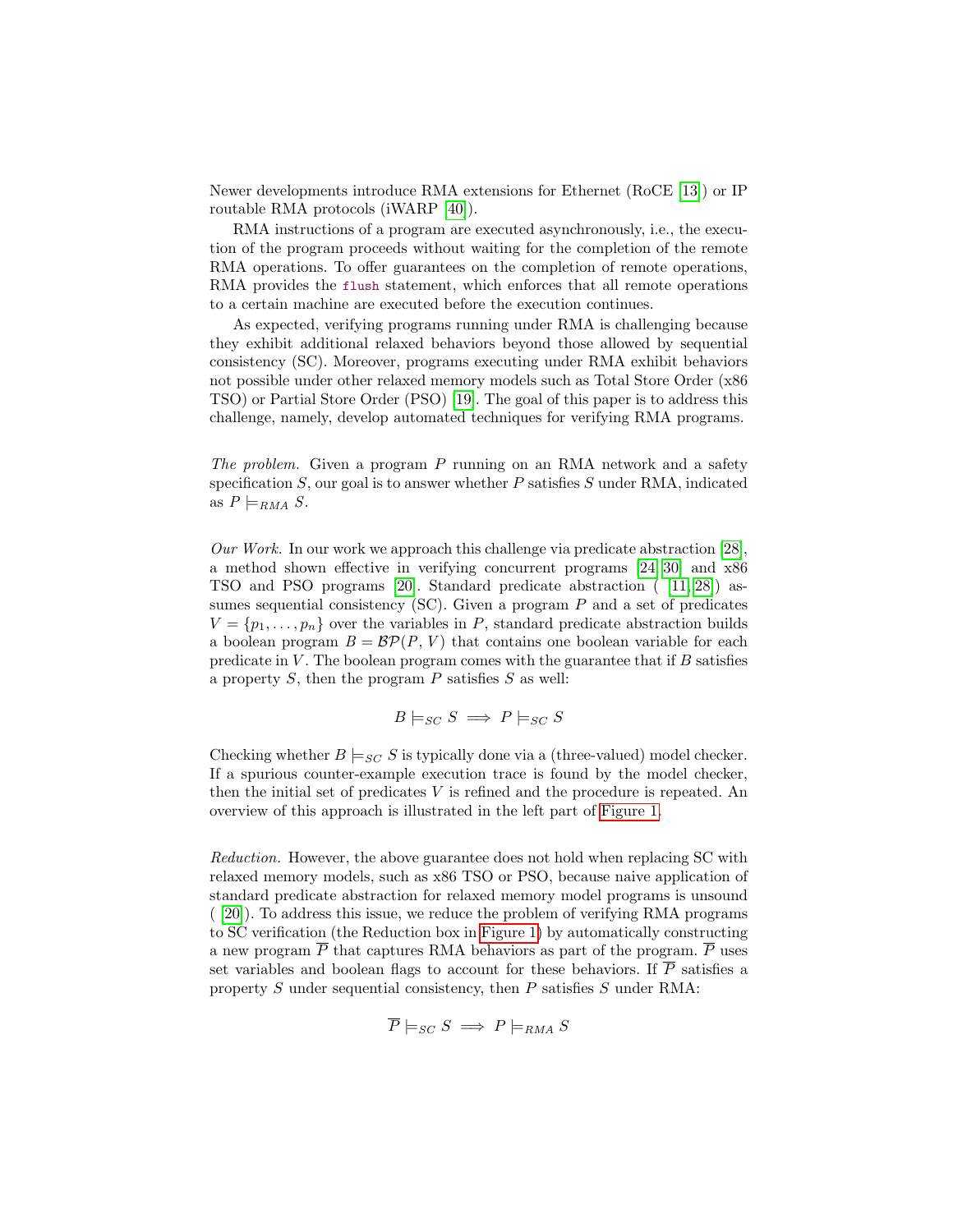

<span id="page-2-0"></span>Fig. 1. Predicate abstraction for sequential consistency (left) and our verification method for RMA programs (right).

*Predicate extrapolation.* Given the newly generated program  $\overline{P}$ , we automatically generate a set of predicates  $\overline{V}$  based on the original set of predicates V (the Pred Extrapolation box in [Figure 1\)](#page-2-0). This process is called predicate extrapolation and we denote it as  $\mathcal{E} \mathcal{P}(V) = \overline{V}$ . A part of the new predicates in  $\overline{V}$  contain universal quantifiers over elements of sets. Compared to the original set of predicates V, the extrapolated set  $\overline{V}$  is approximatively twice as large (experimentally observed on our benchmarks), therefore limiting the applicability of standard predicate abstraction (requires an exponential number of calls to an SMT solver, in the worst case). We address this limitation by introducing the boolean program extrapolation technique.

Boolean program extrapolation. To side-step the potential exponential blow up, we construct a sound approximation of  $\mathcal{BP}(\overline{\mathcal{P}}, \overline{\mathcal{V}})$ : we introduce a novel extrapolation function  $\mathcal{EBP}$  (the Bool Prog Extrapolation box in [Figure 1\)](#page-2-0) to construct a boolean program  $\overline{B} = \mathcal{E} \mathcal{B} \mathcal{P}(\overline{P}, \overline{V}, B)$  without any call to the SMT solver. The boolean program extrapolation is based on the boolean program  $B = \mathcal{BP}(P, V)$ and satisfies:

$$
\overline{B} \models_{SC} S \implies \mathcal{BP}(\overline{P}, \overline{V}) \models_{SC} S
$$

Overall approach. Automated verification of  $P \models_{RMA} S$  takes place in four steps: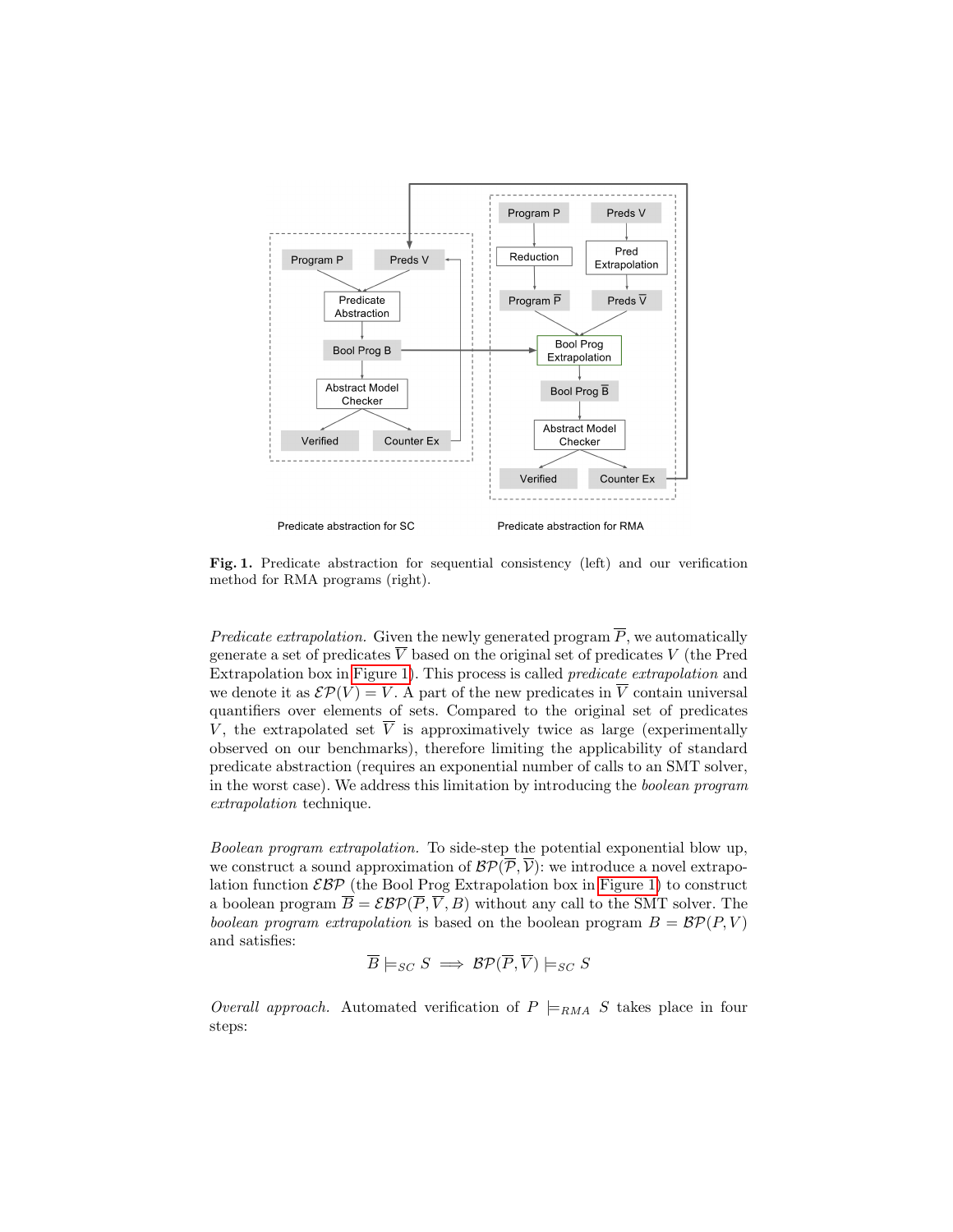- 1. Verify under SC: given a set of predicates V, build a boolean program  $B =$  $\mathcal{BP}(P, V)$  and show that  $B \models_{SC} S$ .
- 2. Reduce to SC: Build the program  $\overline{P}$  (to capture RMA behaviors for P) and extrapolate the corresponding set of predicates  $\overline{V} = \mathcal{E} \mathcal{P}(V)$  from the predicates V that worked under SC.
- 3. Construct extrapolated boolean program: given program  $\overline{P}$ , set of predicates  $\overline{V}$ , and boolean program  $B = \mathcal{BP}(P, V)$ , construct extrapolated boolean program  $\overline{B} = \mathcal{EBP}(\overline{P}, \overline{V}, B)$ .
- 4. Verify boolean program: whether  $\overline{B} \models_{SC} S$ , using a model checker. If the check fails due to abstraction imprecision, we refine the abstraction and restart the verification process. Otherwise, the program P satisfies property S under RMA and the process completes successfully.

Main Contributions. The main contributions of this paper are:

- A program reduction, based on sets, from RMA to SC. The construction allows us to handle traces with infinite number of relaxed memory operations.
- A novel abstraction approach for programs running on RMA, using predicates over sets and a boolean program extrapolation technique which requires no calls to the underlying SMT solver for building the boolean program.
- An implementation of our approach in a tool that can, for the first time, automatically verify several challenging (including infinite-state) concurrent algorithms running on the RMA model.

Our work can be seen as a step towards the more general problem of adapting the proof of one program to the proof of a more refined program, technically achieved here via abstraction extrapolation (in the case of predicate abstraction, extrapolation of the boolean program).

### 2 Overview

We illustrate our approach on a small RMA program shown in [Figure 2.](#page-4-0) In this example, Process 1 declares a shared variable Y with initial value 1. Process 2 declares shared variables R and X, initializes them to 0 and 2, respectively. Next, it declares a local variable r. It then remotely puts the value of X into Y. Then, X is set to 3 and the value of Y is remotely read from Process 1 and is written to R. Finally, the process assigns R to local variable r. The specification (assert) is that at the end of the program (final), r is different than 3.

Under SC semantics, the only possible value of r at the end of the program is 2. However, under RMA semantics, r can have any value from the set  $\{0,1,2,3\}$ . Note that under other relaxed consistency models, such as x86 TSO, PSO, and C++ RMM, the value of 3 is not possible for r. Yet, under RMA, the put from the shared location X to Y, can be delayed until after assigning 3 to X. That value can then be read into R and put into local variable r, leading to an assertion violation. A developer will then have to manually infer the flush statements that are required to enforce the specification, when running under RMA semantics. We next introduce the semantics of RMA networks.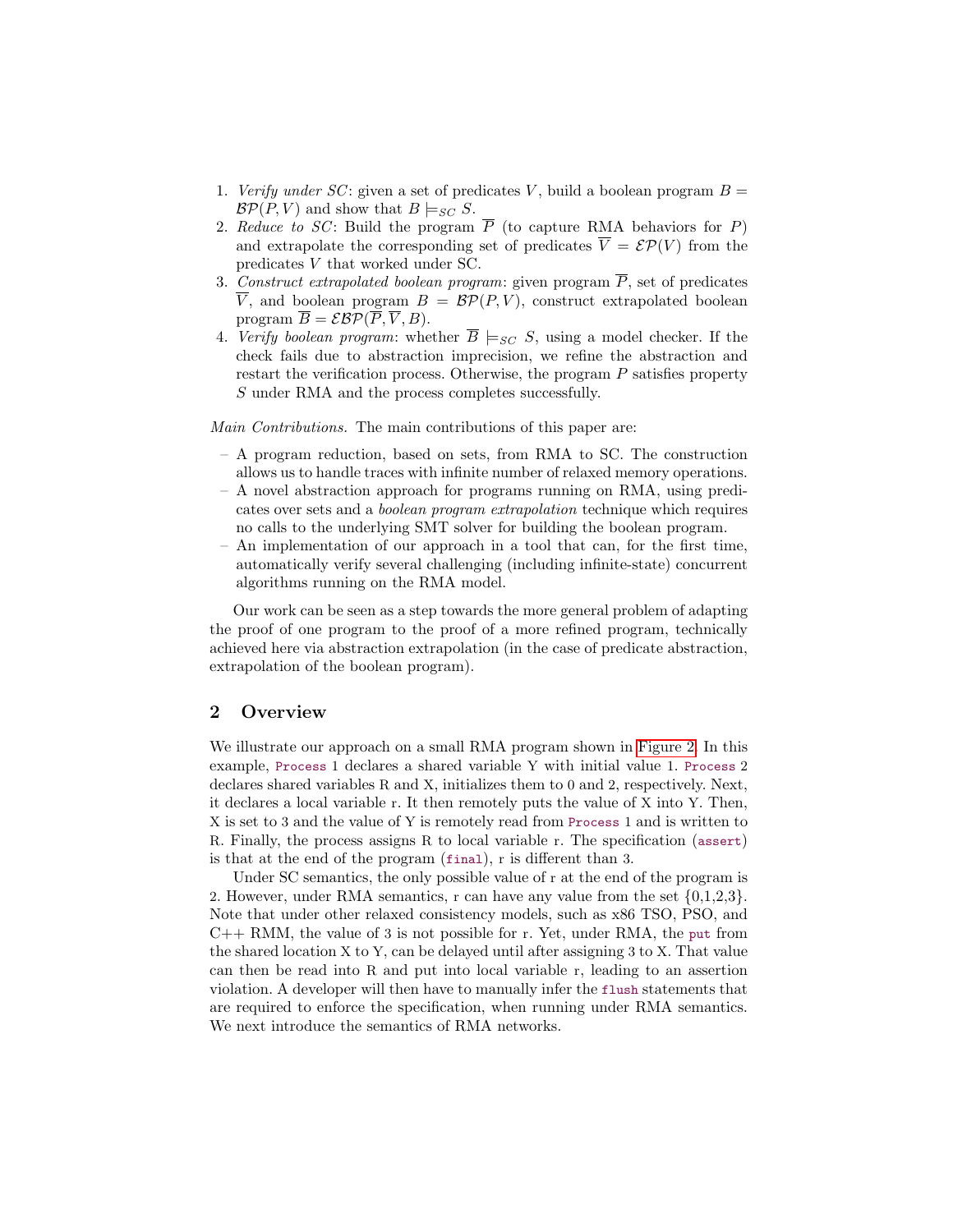#### 2.1 RMA Semantics

In RMA programs, a process can access shared variables of remote processes using remote statements such as put or get. These remote statements are executed asynchronously — the process executing them does not wait for the completion of the remote statement, instead it continues the execution of its program. In hardware, the program executing on a CPU relegates the remote operation execution to a component called Network Interface Controller (NIC) which connects to a NIC on a remote machine. The two NICs complete the operation, on shared locations assigned to the operation, without involving either the local or the remote CPU. flush statements are the main mechanism to guarantee that pending remote statements to a specific remote process are completed. A flush(pid) statement acts like a barrier, blocking the execution on

```
Process 1:
1 shared Y = 1:
   Process<sub>2</sub>:
1 shared R = 0, X = 2;
2 local r ;
3 put (Y, 1, X);4 store X = 3;
5 R = get(Y, 1);6 load r = R;
```
<span id="page-4-0"></span>assert final  $(r := 3);$ 

Fig. 2. RMA program consisting of two processes and a specification (shown at the end) which checks whether the value of local variable r is equal to 3.

the process until all pending remote statements to process pid are completed. The flush is expensive (increases latency) and should be used sparingly.

Syntax. We consider a basic programming language, shown in [Table 1,](#page-4-1) that offers RMA primitives such as put, get and flush. The load  $u = X$ ; statement reads the value of shared variable X and writes it in local variable u. The store  $X = e^{x}$  statement writes to shared variable X the value of the expression on the right hand side (arithmetic expression over local variables). The put and get statements operate over shared variables X and Y, and also take as argument the iden-

<span id="page-4-1"></span>Table 1. Basic statements which capture the essence of RMA programming.

| Statement                 | Description |
|---------------------------|-------------|
| load $u = X$ ;            | local read  |
| store $X = \text{expr}$ ; | local write |
| $X = get(Y, pid);$        | remote get  |
| put(Y, pid, X);           | remote put  |
| flush(pid)                | flush       |

tifier of the process storing the remote variable. The flush statement takes as argument a process id. The semantics of these statements are described next.

Semantics. Let Procs be a finite set of process identifiers and  $p \in Procs$  a process id. Let Vars be the set of all variables. We assume that each variable is uniquely identified (no two variables have the same name) and we define  $proc: Vars \rightarrow Procs$  as the function mapping each variable to the process where it is declared. We define a transition system as a tuple  $(s_0, \Sigma, T)$ , where  $\Sigma$  is the set of program states,  $s_0 \in \Sigma$  is the initial state, and  $T \subseteq \Sigma \times Actions \times \Sigma$ is a transition relation. The Actions set contains all statements in the simple language, and the  $nic<sub>r</sub>$  and  $nic<sub>w</sub>$  actions which correspond to the asynchronous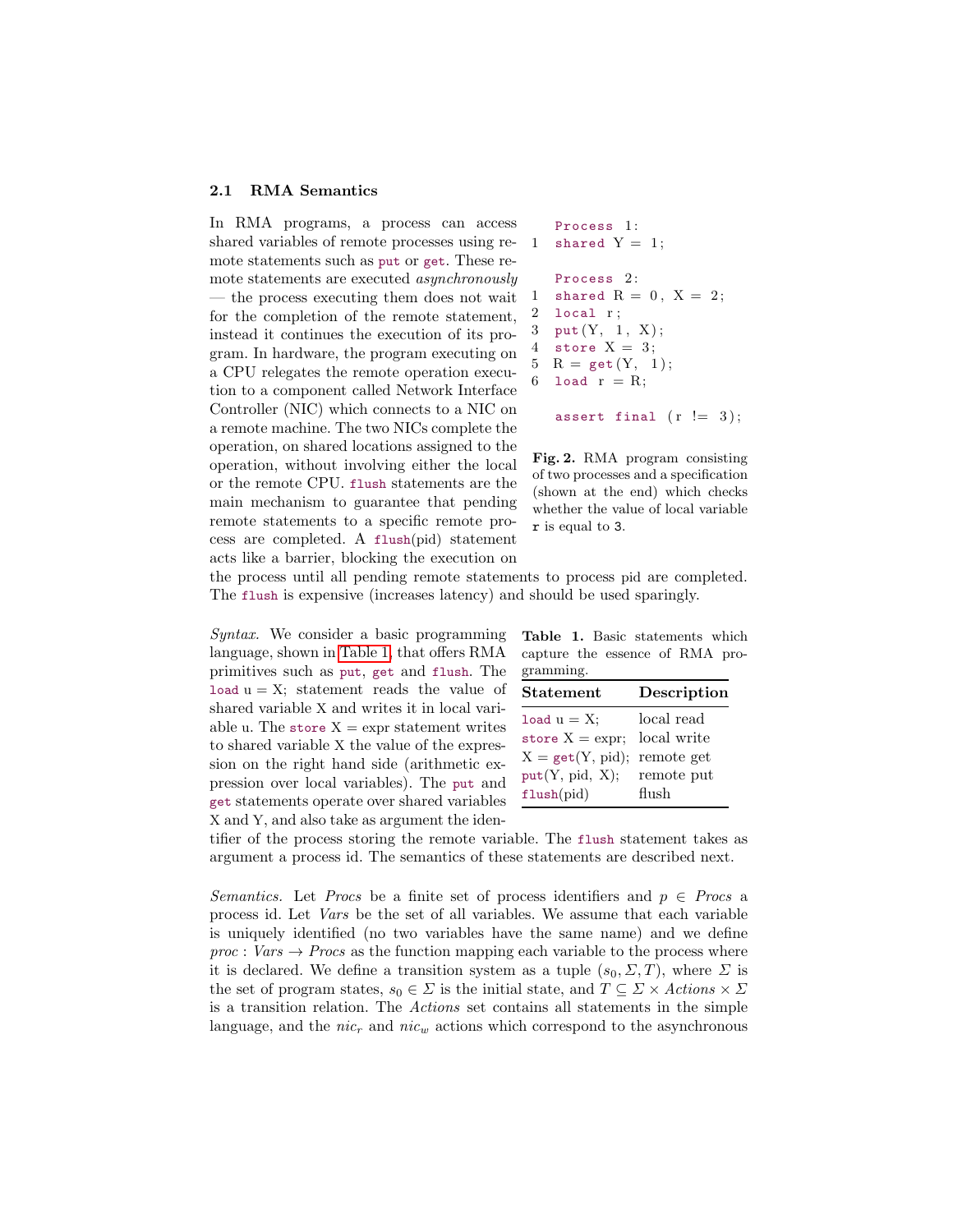non-deterministic execution of the remote statements:

 $\textit{Actions} = \{ put, get, nic_r, nic_w, load, store, flush \}$ 

A program state  $s \in \Sigma$  is a tuple  $\langle pc, M, R, W \rangle$ , where:

- $pc: Procs \rightarrow Labels$  is the map from process identifiers to labels. The next label that comes after label  $l \in \text{Labels}$  is denoted by  $n(l)$ .
- $M : Vars \to D$  is the state of the memory, mapping each variable to a value in the domain D.
- $R$  is a mapping from process ids to the set of pending remote read operations triggered by the given process. For  $p \in Procs$ , each read operation  $r \in R(p)$ has a variable to be read, denoted with  $var(r) \in Vars$ . Additionally, r is mapped to a following write action denoted  $succ(r)$ .
- $-$  W is the mapping from process identifiers to the set of pending remote write operations triggered by the given process. Given  $p \in Procs$ , for each  $w \in W(p)$ , we define the variable to be written,  $var(w) \in Vars$  and the value to be written  $val(w) \in D$ .

The initial state  $s_0$  has both, the set of pending reads and the set of pending writes initialized to be empty  $(\forall p \in Procs : R(p) = W(p) = \emptyset)$ . These semantics are introduced by [\[17\]](#page-21-5) and match the configuration without in-order routing, where operations are not ordered between the same source and destination processes. Each rule corresponds to a transition  $s \stackrel{a}{\rightarrow} s'$ , where  $a \in Actions$  and  $s, s' \in \Sigma$ ,  $s = \langle pc, M, R, W \rangle$  and  $s' = \langle pc', M', R', W' \rangle$ .

When a put action is executed, a pending read operation  $r$  is added to  $R$ , and a following write operation  $w$  is declared. The variables read and written by r and w correspond to the arguments of the put statement. The get action has similar semantics. The execution of the pending read operations in  $R$  is nondeterministic and, after reading the value of the target variable, the following write operation is added to the set of pending writes  $W$ . Similarly, the pending writes are executed non-deterministically. The local *store* and *load* actions are executed synchronously and interact directly with the memory M (storing a value, or reading from memory), without using the pending operation sets  $R$ and W. Assuming process  $p \in Procs$  issues a *flush* action, after its execution the set  $W(p)$  does not contain any pending write operations to the target process of the flush. Similarly, the set  $R(p)$  does not contain any pending read operations from the target process of the flush, and additionally none of the successor write operations of the pending read operations in  $R(p)$  write to the target process. Next, we briefly recap standard predicate abstraction, assuming SC.

### <span id="page-5-0"></span>2.2 Predicate Abstraction under Sequential Consistency

This section illustrates the standard predicate abstraction procedure applied to the example program in [Figure 2,](#page-4-0) assuming SC.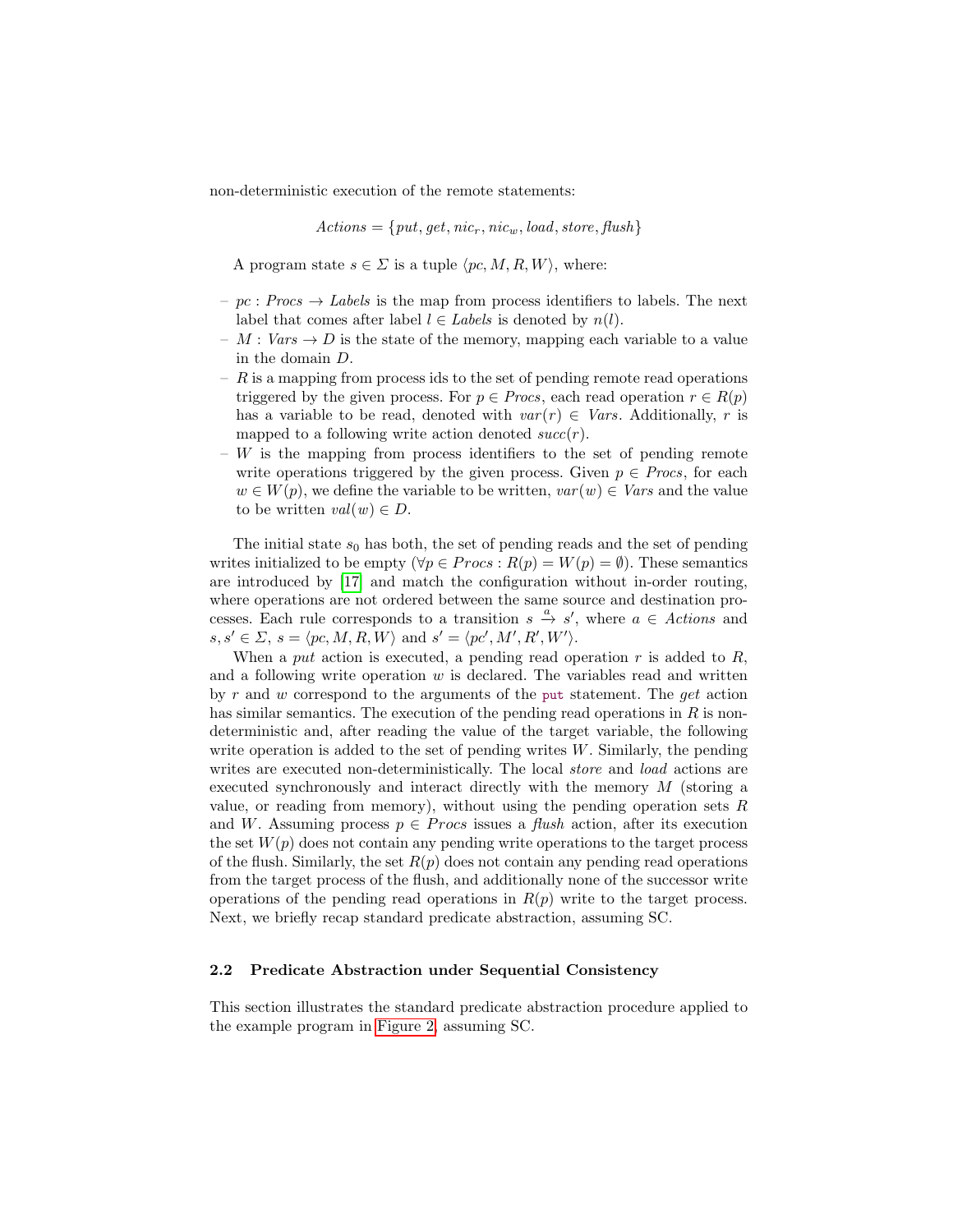SC semantics. When restricting an RMA program to SC, we assume that all remote operations (e.g., the get statements in [Figure 2\)](#page-4-0) are executed synchronously. For example, the  $R = get(Y, 1)$  statement has the same semantics as a normal assignment  $R = Y$ . For our example, the predicates sufficient to verify the specification are:

$$
V = \{(r \neq 3), (R \neq 3), (Y \neq 3), (X \neq 3)\}\
$$

This set of predicates can be determined either manually or using a counter example guided refinement loop. The result of applying predicate abstraction on the example program using the predicates in  $V$  is a concurrent boolean program that soundly represents all possible behaviors of the original program.

Boolean program construction. The resulting boolean program has four boolean variables  ${B_1, B_2, B_3, B_4}$  (one for each predicate in V). For each statement of the program P, standard predicate abstraction computes how the statement changes the values of the predicates. For instance, statement  $R = get(Y, 1)$ (which for SC we interpret as  $R = Y$ ) at line 5 in Process 2 assigns to variable  $B_2$  (corresponding to the predicate  $(R \neq 3)$ ) the value of  $B_3$ . We say that the predicate  $B_2$  is updated using the *cube* of size 1 containing the predicate  $B_3$ . Intuitively,  $(R \neq 3)$  holds after the statement  $R = \text{get}(Y, 1)$  if  $(Y \neq 3)$  holds before the statement. More details about standard predicate abstraction are presented in [subsection 4.1.](#page-12-0)

The complexity of building the boolean program using standard predicate abstraction is exponential in the number of predicates in  $V$  (11, 28)) and its main component is the search of cubes (conjunctions of predicates or negated predicates that imply a given formula). Optimizations such as bounding the size of cubes to a constant k lead to a complexity of  $|V|^k$ , by building a coarser abstraction, therefore losing precision.

#### 2.3 Predicate Abstraction for RMA Programs

We next illustrate our RMA verification approach which is based on *extrapolating* the proof of the program under sequential consistency (discussed in more detail in [subsection 2.2\)](#page-5-0).

Step 1: Verify P under SC. The input for this step is the program P [\(Figure 2\)](#page-4-0) and the set of predicates  $V$  shown in [subsection 2.2.](#page-5-0) Here, we assume all remote statements are executed *synchronously*. After the program is verified, the resulting boolean program  $B = \mathcal{BP}(P, V)$  will be used for extrapolation in the third step of our approach.

Step 2: Construct the reduced program  $\overline{P}$ . We reduce the problem of verifying P under RMA semantics to the problem of verifying a new program  $\overline{P}$  under SC. The program  $\overline{P}$  non-deterministically accounts for all possible asynchronous behaviors of P under RMA.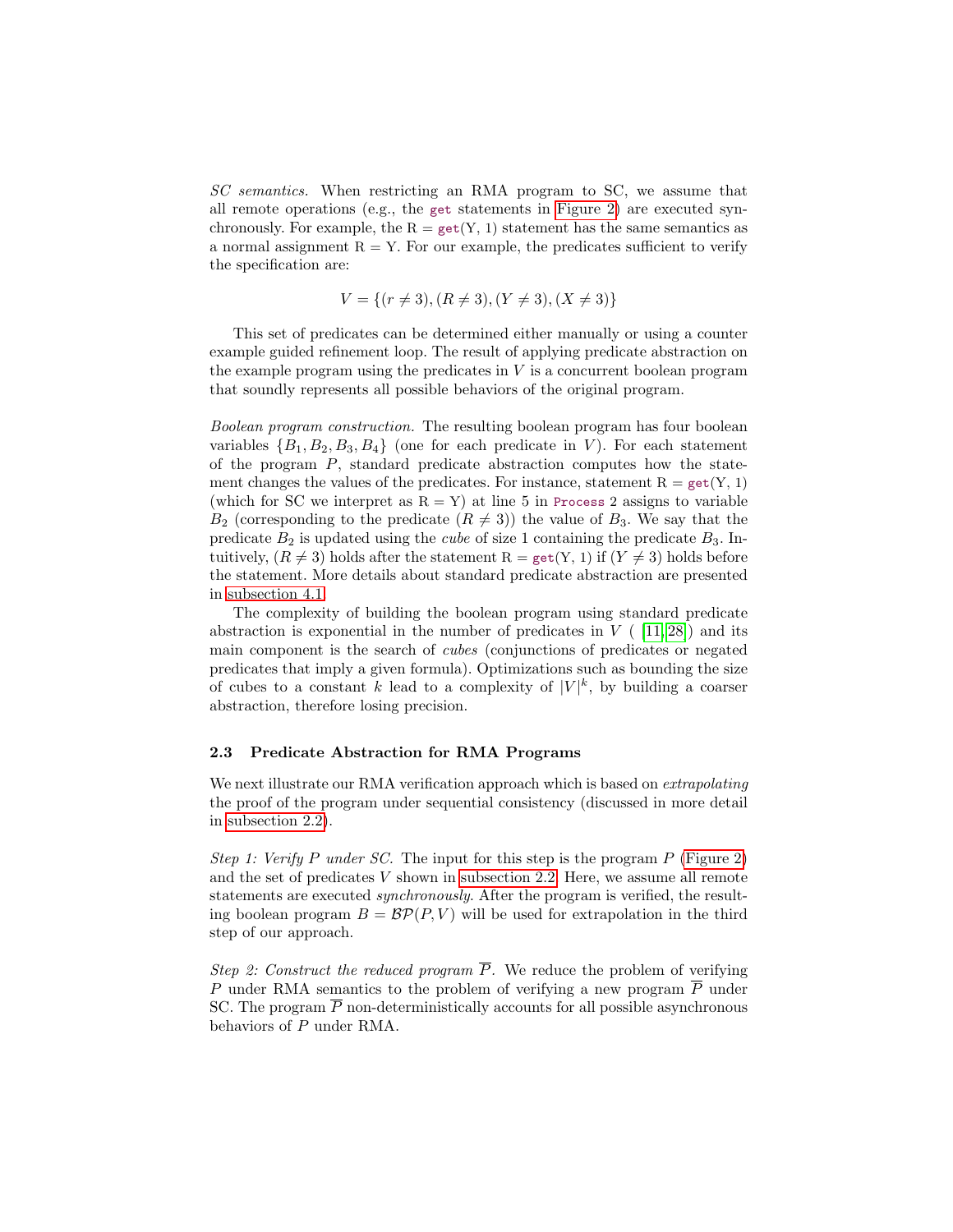Auxiliary variables. To construct  $\overline{P}$ , we introduce auxiliary variables of two types: sets and boolean flags. Additionally, we use two methods: addToSet, that takes as arguments a set and an element, and adds this element to the set, and randomElem, that takes as input a set and returns a random element of the set. The sets accumulate all values that can be read by a get statement, or all possible values that can be written remotely by a put statement. In our example, we introduce two set variables: X1Set and Y1Set. For example, variable X1Set stores all values of variable X that the put statement at line 5 in [Figure 2](#page-4-0) can write to Y. Initially, X1Set and Y1Set are empty. A boolean flag is introduced for each remote statement. It represents whether the remote statement is pending to be executed asynchronously by the underlying network. For the example in [Figure 2,](#page-4-0) we introduce variables Put1Active and Get1Active, initially set to false, corresponding to the put and get statements.

Statement translation. Next, for each statement of P, we generate a corresponding code in  $\overline{P}$ . The result of translating the program in [Figure 2](#page-4-0) is partly shown in [Fig](#page-7-0)[ure 3](#page-7-0) (only translation for lines 1−4 of the original program is shown).

Lines  $2 - 5$  initialize the introduced auxiliary variables (initializing boolean flags such as Put1Active and sets such as X1Set). Lines 7−12 represent the translation of the put statement, where the flag Put1Active is set to true and the current value of variable X is added to X1Set. Next, the  $X = 3$  statement of program P corresponds to lines 13-20. If the put operation is active, then the value 3 is added to X1Set (in line 20). Before it, remote operations are non-deterministically executed. Lines 14- 17 represent the non-deterministic asynchronous execution of a pending remote operation. In this case, the only pending operation corresponds to the put statement. The  $\star$  in the condition of line 14 represents a non-deterministic choice of whether to take the branch or not. Line 15 selects a random element from the set

Process 2: 1 shared  $R = 0, X = 2,$ 2 Put1Active  $=$  false,  $3$  Get1Active = false, 4 Y1Set  $=\emptyset$ , 5 X1Set =  $\emptyset$ ; 6 local r ; 7 // put(Y, 1, X); 8 if ( ! Put1Active ) 9 Put1Active  $=$  true;  $10$   $X1Set = \{X\}$ 11 else  $12 \qquad \text{addToSet}(\text{X1Set}, \text{X});$  $13 / / X = 3;$ 14 if (Put1Active &  $\star$ )  $15 \qquad Y = \text{randomElement}(X1\text{Set});$  $16 \qquad \text{addToSet}(\text{Y1Set}, \text{Y});$ 17 if  $(\star)$  Put1Active=false; 18 store  $X = 3$ ; 19 if ( Put1Active ) 20  $addToSet(X1Set, X);$ 21 . . .

<span id="page-7-0"></span>Fig. 3. Running example translation excerpt of  $\overline{P}$ : this program contains the RMA behaviors affecting the original program P.

X1Set and assigns it to Y. The transformation process is described in detail in [subsection 3.1.](#page-9-0)

*Predicate extrapolation.* For the newly generated program  $\overline{P}$  shown in [Figure 3,](#page-7-0) our technique automatically extrapolates the set of predicates  $V$  to a new set of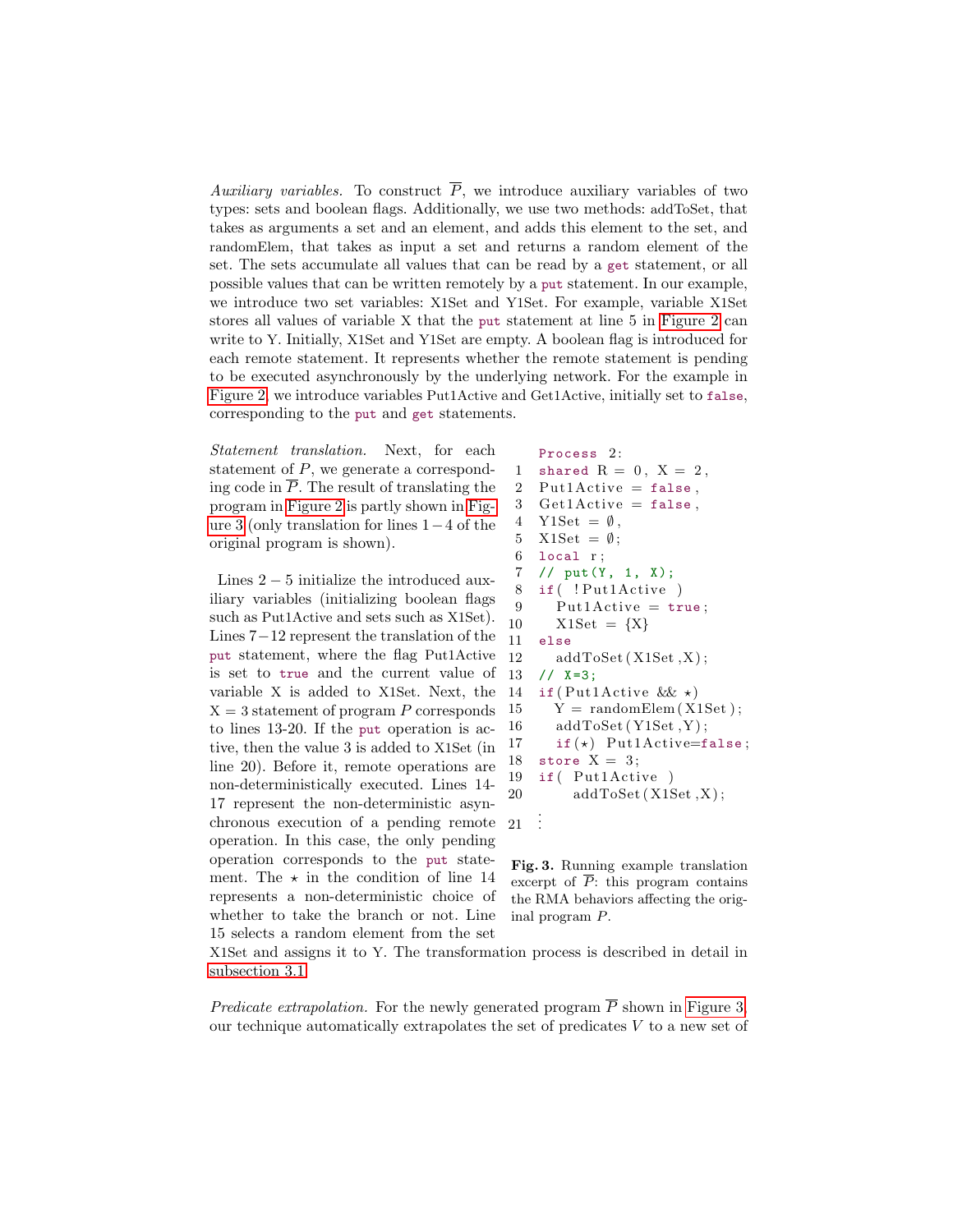predicates  $\overline{V} = \mathcal{E} \mathcal{P}(V)$ . Given the newly introduced set variables, we generate predicates that are universally quantified over all the elements of a set. For example, given the initial SC predicate  $(X \neq 3)$ , we generate the quantified predicate  $\forall e \in X1Set : e \neq 3$ . For simplicity, we denote the predicate as  $(X1Set \neq 3)$ . We assign a special logic to the case where  $(X1Set \neq 3)$  is false - it implies that all the elements in X1Set are equal to 3:

$$
(X1Set \neq 3) = \begin{cases} true, \forall e \in X1Set : e \neq 3 \\ false, \forall e \in X1Set : e = 3 \\ \star, \quad otherwise \end{cases}
$$

This predicate allows to keep track of the values added to the set. When all the elements of the set are different than 3, then the predicate is true. Importantly, the predicate is false only when all the elements of the set are equal to 3; otherwise, the value of the predicate is unknown, and we denote this value by  $\star$ . The result of applying predicate extrapolation will return the following set:

$$
\overline{V} = V \cup \{(X1Set \neq 3), (Put1Active = true)\}
$$

For each boolean flag that the program translation introduces (e.g., Put1Active), the predicate extrapolation will add a predicate that tracks the value of the flag. In our example, the new predicate is  $(Put1Active = true)$ . More details about predicate extrapolation are presented in [subsection 4.2.](#page-13-0)

Step 3: Construct the Extrapolated Boolean Program After performing the second step, we obtain a program  $\overline{P}$  and a set of predicates  $\overline{V}$ . Applying standard predicate abstraction and building a boolean program  $\mathcal{BP}(\overline{P}, \overline{V})$  requires a significantly higher computational effort than building  $\mathcal{BP}(P, V)$ . The reason is that  $\overline{P}$  contains more instructions than P that have to be analyzed, and  $\overline{V}$  has more predicates than V. Instead, we generalize the idea of predicate extrapolation [\[20\]](#page-21-4) to boolean program extrapolation: starting from the boolean program constructed for the SC semantics  $B = \mathcal{BP}(P, V)$ , we construct a new boolean program  $\overline{B} = \mathcal{EBP}(B, \overline{P}, \overline{V})$ . By extrapolating the boolean program, we avoid performing additional cube search (we do not require calls to an SMT solver) to construct B, because we extrapolate cubes already found for the construction of B.

For instance, at line 15 of [Figure 3,](#page-7-0) the statement  $Y = \text{randomElement}(X1Set)$ , where a random element of X1Set is selected and assigned to Y, the boolean program extrapolation will use as input the transformers in the boolean program  $B$  that correspond to the statement put(Y, 1, X) from [Figure 2.](#page-4-0) For the statement put(Y, 1, X), the predicate ( $Y \neq 3$ ) is assigned the value of  $(X \neq 3)$ . We extrapolate this boolean assignment for the statement  $put(Y, 1, X)$ , and the predicate  $(Y \neq 3)$  is assigned the value of the predicate  $(X1Set \neq 3)$ . If the predicate  $(X1Set \neq 3)$  is true, then all the elements inside the set X1Set are different than 3. Therefore, selecting a random element of the set and assigning it to X makes the value of  $(Y \neq 3)$  true. If the predicate  $(X1Set \neq 3)$  is false, it means that the elements in X1Set are equal to 3, and assigning any of them to Y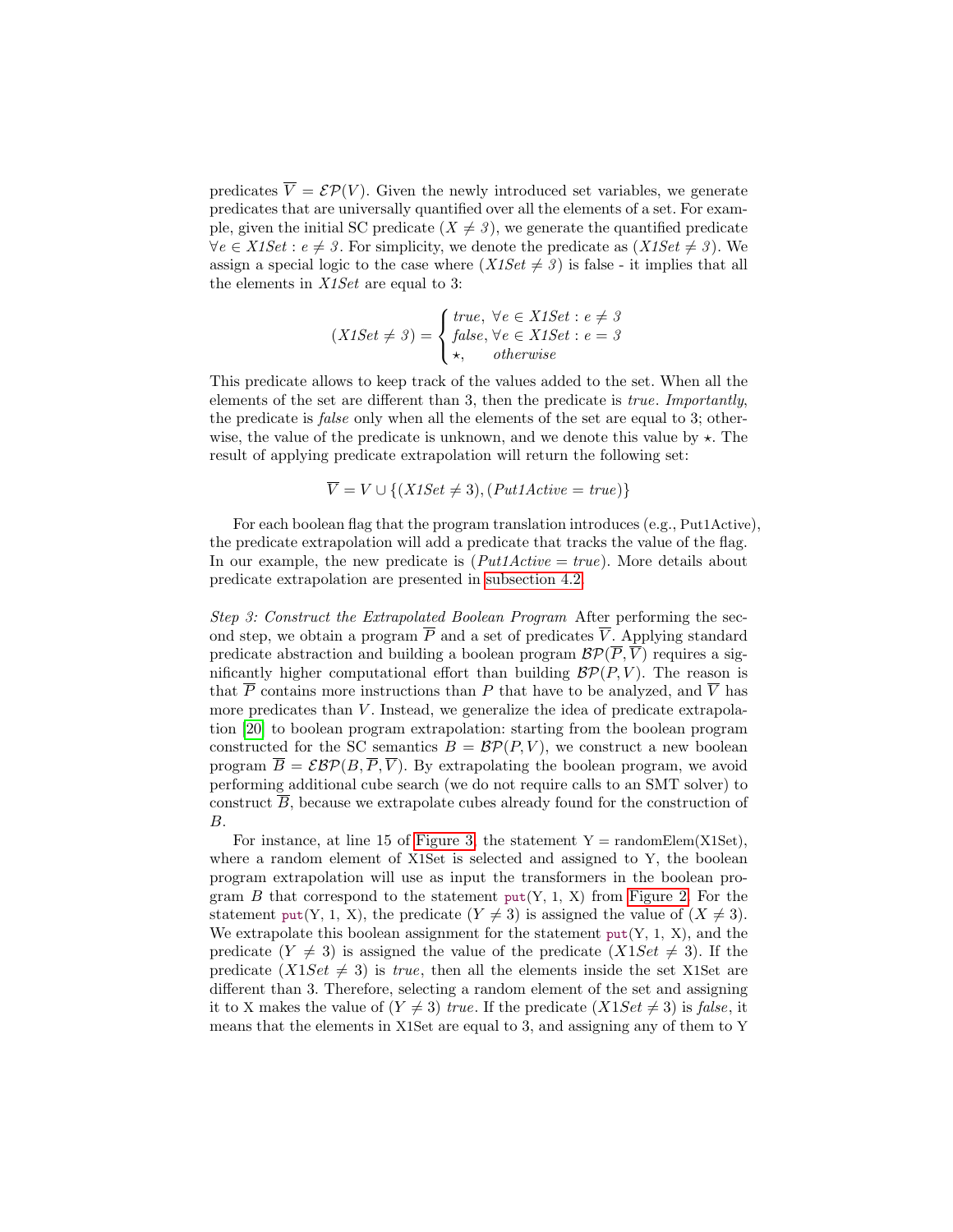makes the predicate  $(Y \neq 3)$  false. A formal description of the boolean program extrapolation is presented in [subsection 4.3.](#page-14-0)

Step 4: Model Checking We verify if  $\overline{B}$ , constructed in Step 3, satisfies the specification S, using a model checker. If there is no reachable state in the program that contradicts S, then the verification succeeds. If an error state is discovered, there are two possibilities: either the error state is spurious, and we refine the abstraction, or it is a valid error state, and the original program P needs more flush statements such that property S holds under RMA. If we add flush in all possible locations the program is guaranteed to verify, since the program is then limited to SC executions.

Verification results. The specification holds under RMA semantics with a single flush statement added to the program, after the  $put(Y, 1, X)$  instruction of line 3. It is important to observe that this allows the program to retain RMA specific behaviours that do not violate the assertion and are not possible under SC. For example, the value  $r = 0$  is not possible under SC, while under RMA, the value of r at the end of the program can be 0. This is because an asynchronous get operation, can be executed even after Process 2 assigns the value of R to r. Although the get reads into R the value 2 from Y (that value reached there with the put of line 3 and the following flush), the line 6 assignment will write the value of R from initialization into r. Adding a flush after the get statement would eliminate this state under RMA. However, the state satisfies the specification of interest  $(r \neq 3)$ , and our procedure successfully identifies which flush statement is not required.

# 3 Reduction of RMA programs

In this section, we describe the source-to-source transformation of a program P running under RMA semantics to a new program  $\overline{P}$  running under SC semantics, such that  $\overline{P}$  soundly approximates P. The main idea is to generate a program  $\overline{P}$  which encodes the RMA semantics of program P.

#### <span id="page-9-0"></span>3.1 Reduction: RMA to SC

We define the translation function that takes as input a statement from program P and returns a list of statements of program  $\overline{P}$ :

$$
[\n ]: Stmt \to List\langle Stmt \rangle
$$

Set variables. The newly generated program  $\overline{P}$  contains, in addition to the variables of program  $P$ , two types of auxiliary variables that contribute to capturing the semantics of RMA programs. Let sid be a mapping that takes as input a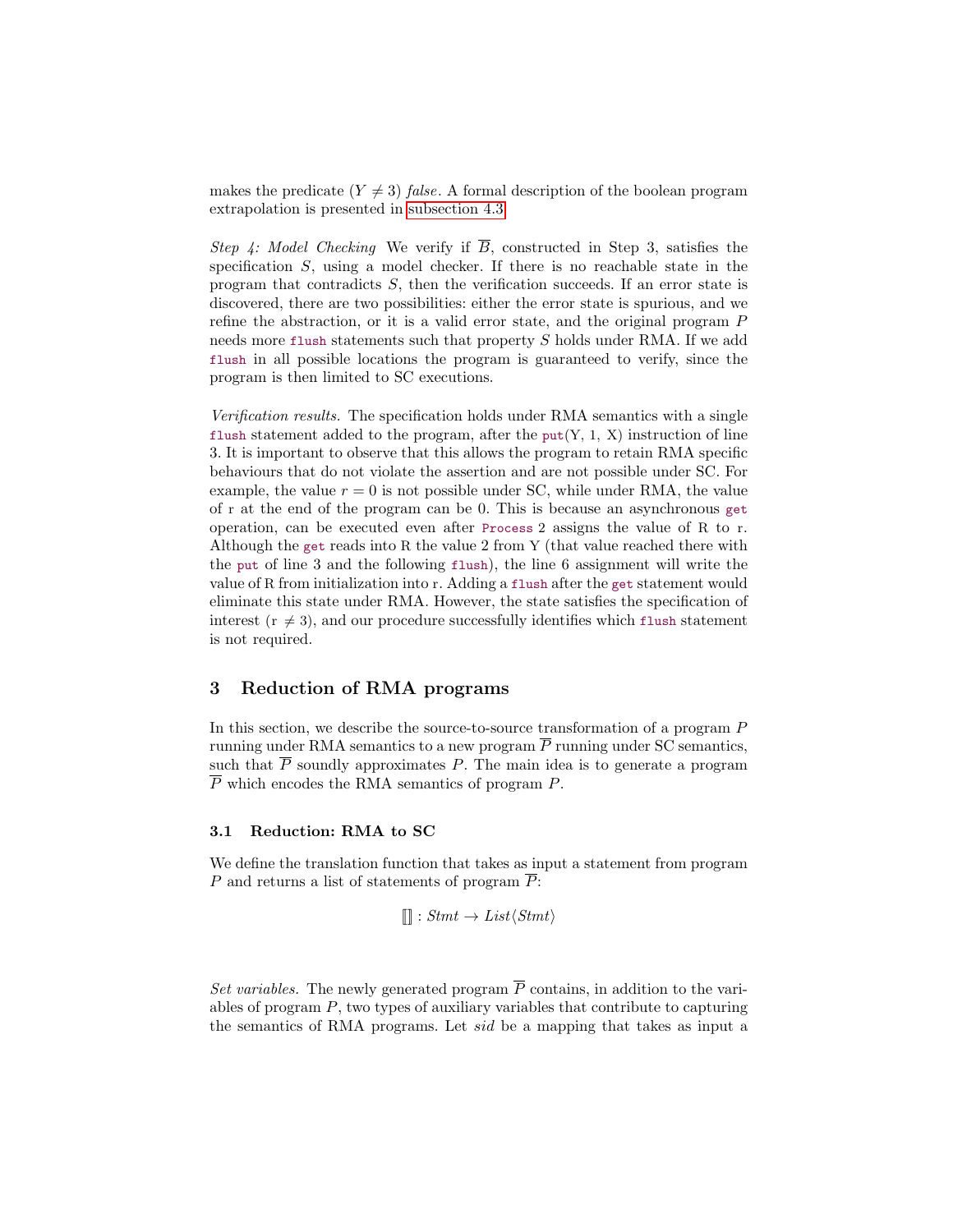<span id="page-10-0"></span>**Table 2.** The source to source translation of statements from program  $P$  running on RMA to a new program  $\overline{P}$  running on sequential consistency. p is the identifier of the process that executes the statement.

| store $X = a$                                                                                                                                                                                                                        | $\left[\text{put}(Y, \text{pid}, X)\right]$                                                                                                                                                                                         |
|--------------------------------------------------------------------------------------------------------------------------------------------------------------------------------------------------------------------------------------|-------------------------------------------------------------------------------------------------------------------------------------------------------------------------------------------------------------------------------------|
| remoteOps(X)<br>store $X = a$ ;<br>$\triangleright \forall s \in \text{read}(X)$ :<br>if $active(s)$<br>addToSet( <i>set(s)</i> , X);                                                                                                | if $(! \textit{active}(s))$<br>$active(s) = true;$<br>$set(s) = \{X\};$<br>else $addToSet(set(s), X);$                                                                                                                              |
| $\ $ flush $(\text{pid})\ $                                                                                                                                                                                                          | remoteOps(X)                                                                                                                                                                                                                        |
| while $(\bigvee_{s \in remote(p,pid)} active(s))$<br>$\triangleright \forall s \in chain(remote(p, pid))$ :<br>if $(\textit{active}(s) \wedge \star)$<br>$trq(s) = \text{randomElement}(set(s));$<br>if $(\star)$ active(s) = false; | while $(\star)$<br>$\triangleright \forall s \in chain(write(X))$ :<br>if $(\textit{active}(s) \wedge \star)$<br>$trq(s) = \text{randomElement}(set(s))$ ;<br>$addToSet(Sets(trq(s)), trq(s))$ ;<br>if $(\star)$ active(s) = false; |

remote statement (put or get) of program  $P$  and returns a unique identifier of that statement. The first type of auxiliary variables are sets. For each remote get statement s of the form var dst  $=$  get(var src, pid) we introduce a set variable. The name of the set variable is the concatenation of the var src variable, the unique identifier of the get statement  $sid(s)$  and the string "Set". For example, assuming the statement  $X = get(Y, pid)$  with unique identifier 1, we generate the set variable Y1Set. Similarly, for each put statement put(var\_dst, pid, var\_src), we generate a set variable corresponding to var src and the statement identifier. All the set variables are initially empty. Given a remote statement s, let  $set(s)$ be the set variable associated to s in our translation. Let Sets be the set of all set variables of the program and  $Sets(X)$  the sets corresponding to a variable X.

Boolean flags. The second type of auxiliary variable is a boolean flag. For each remote put and get statement, we introduce a boolean variable, with a name that is the concatenation of "Get"/"Put", the statement id  $sid(s)$  and the string "Active". For instance, given a statement  $put(Y, pid, X)$  with statement id equal to 3, we add the boolean flag Put3Active. All the auxiliary boolean variables are initially false. Let Flags be the set of all boolean flags. The mapping  $active : Sets \rightarrow Flags$  returns the boolean variable that corresponds to the same remote statement as the set variable given as argument.

Chains of remote statements. Given two remote statements  $s_1$  and  $s_2$ , the relation  $s_1 \circ s_2$  holds if  $s_1$  writes to a variable X and  $s_2$  reads or writes X. Let  $\circ^+$  be the transitive closure of ◦. We define  $chain(s_2)$  as the set of remote statements s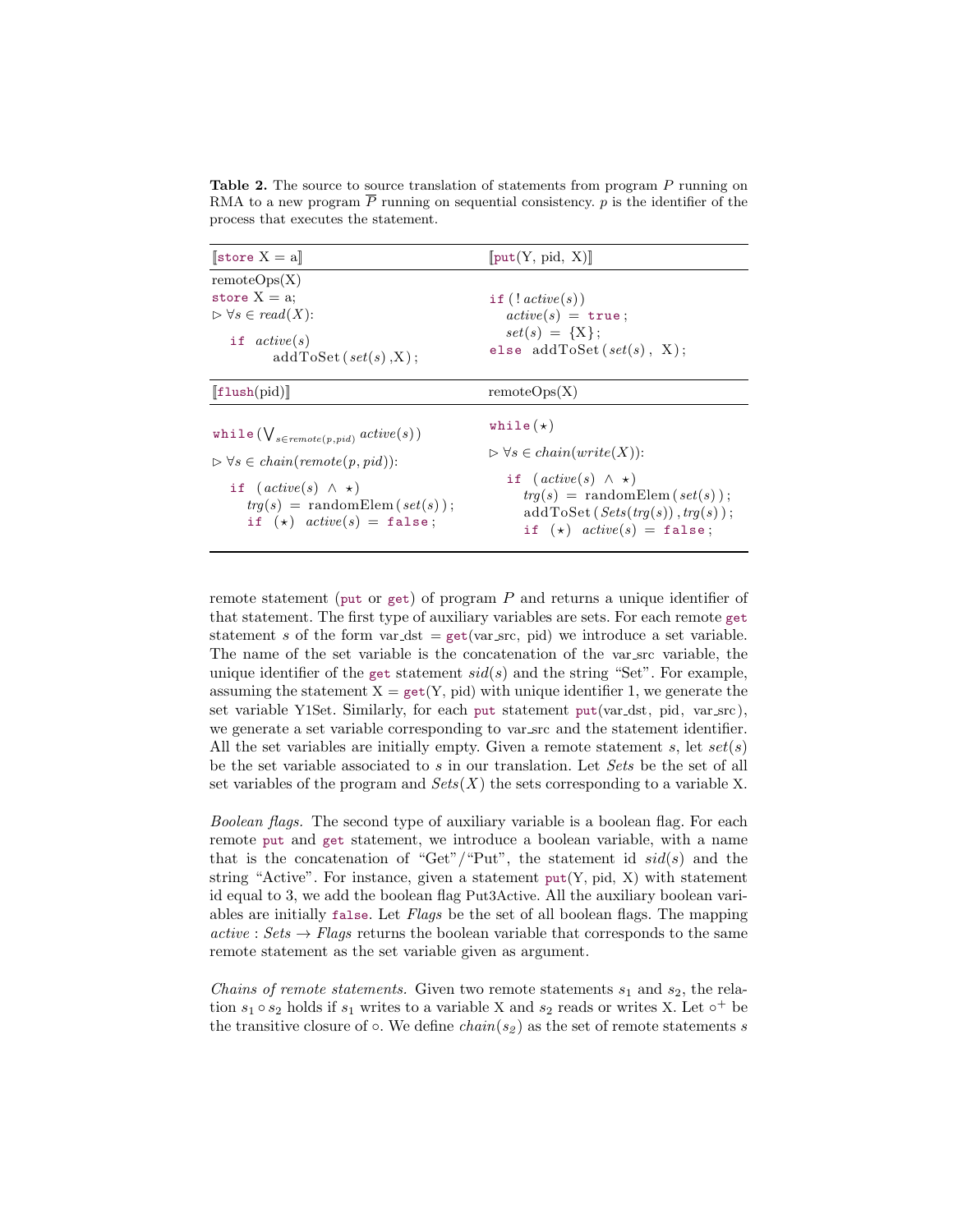such that  $s \circ^+ s_2$ . We overload the *chain* operator to sets of remote statements: given S a set of remote statements,  $chain(S) = \bigcup_{s \in S} chain(s)$ .

Notation. For a given shared variable X, there are potentially several set variables, one for each remote statement that reads the value of X. Let  $write(X)$ be the set of remote statements that write to X and  $read(X)$  the set of remote statements reading from X. We denote by  $remote(p, pid)$  all the statements executed by process p that remotely read or write from process pid. The variable that is written by a remote statement s is  $trg(s)$ . These functions are used in the source to source translation.

Translation of program statements. [Table 2](#page-10-0) illustrates the source-to-source translation of program P running on RMA to a new program  $\overline{P}$  that runs on SC and captures all the behaviors of P.

Non-deterministic execution of remote operations. Since RMA remote operations are executed asynchronously, they could be executed at any point in the program after the statement that triggers them. An exact translation would nondeterministically execute, in any order, every pending RMA statement at each program point. However, the state space of the resulting program would grow significantly, making the verification more challenging.

In our approach, the resulting program  $\overline{P}$  contains, at specific points, code that executes the pending remote operations non-deterministically. This code is described in [Table 2](#page-10-0) as remoteOps, and is parameterized by a shared variable X. The statements executed non-deterministically are all the remote statements that write to X and all the remote statements that form chains with the statements writing to X, denoted *chain(write(X))*. For each statement  $s \in$  $chain(write(X)),$  if the active flag corresponding to s  $(active(s))$  is true, then non-deterministically ( $\star$ ) assign to the target variable of s (trg(s)) a random element of the set variable corresponding to s (set(s)). Next, the active flag is non-deterministically set to false (there can be potentially several instances of statement s pending, in case s is executed in a loop).

*Local store.* The statement store  $X = a$  writes a local variable a or numerical value to a shared variable X that belongs to the process executing the statement. In the translation, we first add the remote  $\text{Ops}(X)$  code. Next, we add the value of a to the corresponding sets of the remote statements to all the set variables that correspond to remote statements reading from X (denoted  $read(X)$ ).

Remote Put. A put  $(Y, \text{pid}, X)$  statement reads a shared variable X of the local process and writes its value to the shared variable Y at the remote process pid. This operation is done asynchronously by the underlying network. There are potentially several values that the local read from X can observe, when X is modified by the program, following the remote put statement. Similarly, the remote write operation to Y at the remote process pid happens non-deterministically after the read from X.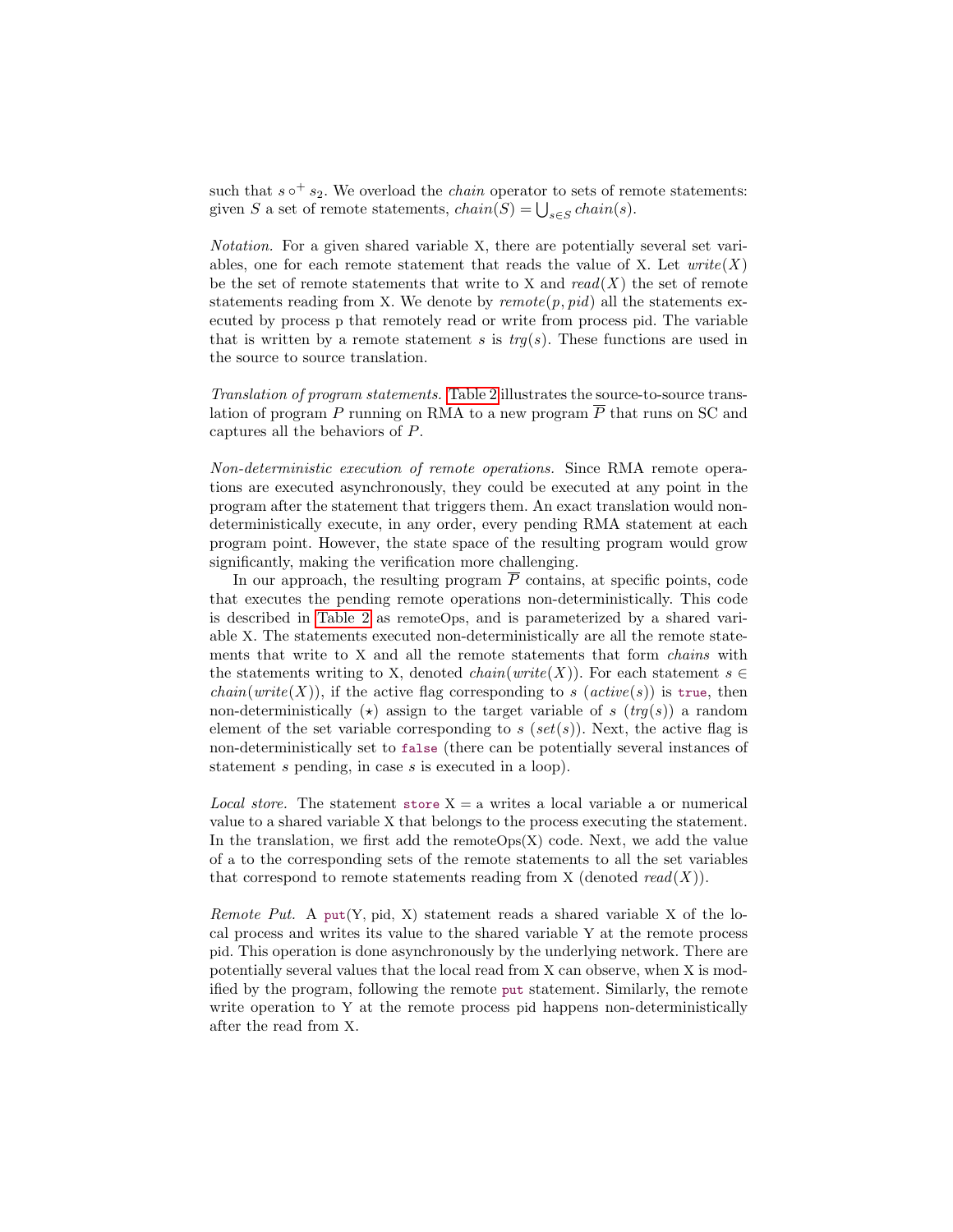For our reduction, the statement  $s = \text{put}(Y, \text{pid}, X)$  is translated by first checking if the flag variable  $(\textit{active}(s))$  is false. In this case, the s becomes active (by setting  $active(s) = true$ ), and we initialize  $set(s)$  with the current value of X (set(s) = {X}). If the active(s) flag is true (that can be the case if s is part of a loop), then the current value of X is added to  $set(s)$ .

Flush. The flush(pid) statement makes sure that after its execution all active RMA operations from the current process  $(p)$  to the remote process pid (denoted by  $remote(p, pid)$  are executed. We translate the flush statement as a loop that executes pending operations as long as at least one of the RMA statements in  $remote(p, pid)$  is still pending. The loop contains non-deterministic statements to execute each of the pending statements in  $remote(p, pid)$  and statements that create *chains* with the pending statements in  $remote(p, pid)$ . This translation is sound, as it covers all the possible orders of execution of the pending statements.

## 4 Predicate Abstraction for RMA Programs

This section describes how to adapt predicate abstraction to the task of verifying RMA programs. The key idea is to cheaply build an RMA proof from the SC proof by reusing predicates and transformers of the SC program proof. Note that the safety property that we want to prove remains the same as in the SC case. We begin by describing standard construction of predicate abstraction for SC.

#### <span id="page-12-0"></span>4.1 Predicate Abstraction

Predicate abstraction [\[11,](#page-20-3) [28\]](#page-22-3) is a form of abstract interpretation that employs Cartesian abstraction over a set of predicates. Given a program P, and vocabulary (set of predicates)  $V = \{p_1, \ldots, p_n\}$  with corresponding boolean variables  $V = \{b_1, \ldots, b_n\}$ , predicate abstraction constructs a boolean program  $\mathcal{BP}(P, V)$ that conservatively represents behaviors of  $P$  using only boolean variables from  $\hat{V}$  (corresponding to predicates in V). We use  $[p_i]$  to denote the boolean variable  $b_i$  corresponding to  $p_i$ . We note that the mapping is a bijection. We similarly extend [·] to any boolean function  $\varphi$ .

Constructing  $\mathcal{BP}(P, V)$ . A literal is a predicate  $p \in V$  or its negation. A cube is a conjunction of literals, and the size of a cube is the number of literals it contains. The concrete (symbolic) domain is defined as formulae over all possible predicates. The abstract domain contains all the cubes over the variables  $p_i \in V$ . Predicate strengthening  $F_V$  maps a formula  $\varphi$  from the concrete domain to the largest disjunction of cubes (over V), d, such that  $d \Longrightarrow \varphi$ . The abstract transformer of a statement  $st$ , w.r.t. a given vocabulary  $V$ , can be computed using the weakest-precondition ( [\[11\]](#page-20-3)), while performing implication checks using an SMT solver. For each  $b_i \in \hat{V}$  the abstract transformer generates:

 $b_i = choose([F_V(wp(st, p_i))], [F_V(wp(st, \neg p_i,))]$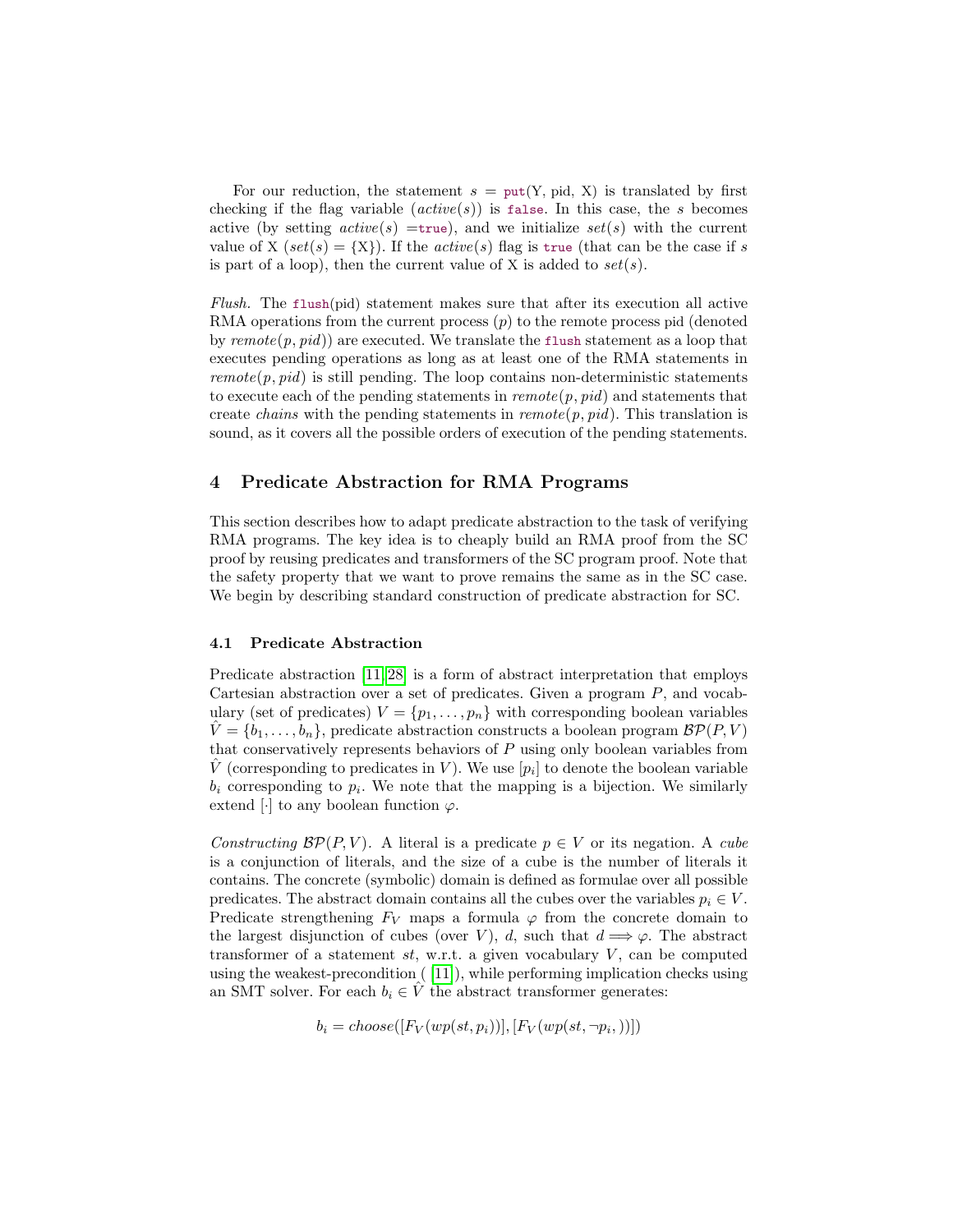where  $choose(\varphi_t, \varphi_f) =$  $\sqrt{ }$ J  $\mathcal{L}$ *true*,  $\varphi_t$  evaluates to *true false*, only  $\varphi_f$  evaluates to *true*  $\star$ , otherwise

For example, given the predicates  $V = \{(X > 0), (Y > 0), (Z > 2)\}\)$ , the corresponding boolean variables  $V = \{b_1, b_2, b_3\}$ , and a statement  $X = Y + Z$ , predicate abstraction generates the abstract transformer:  $b_1 = choose(b_2 \wedge b_3, false)$ . After executing the statement  $X = Y + Z$ ,  $(X > 0)$  holds if  $(Y > 0)$  and  $(Z > 2)$ hold before the statement, otherwise  $(X > 0)$  becomes  $\star$ . Different predicate abstraction techniques use different heuristics for reducing the number of calls to the prover.

# <span id="page-13-0"></span>4.2 Predicate Extrapolation,  $\overline{V} = \mathcal{E} \mathcal{P}(V)$

After the SC predicate abstraction is successfully completed, we extrapolate the set V of SC predicates, and we obtain  $\overline{V}$ , the predicates for the reduced program  $\overline{P}$ . The set  $\overline{V}$  of predicates consists of: (i) the predicates V from the SC proof, (ii) universally quantified predicates for each set variable, based on the extrapolation of SC predicates, and (iii) predicates for the boolean flag variables.

Extrapolation of SC predicates for each set variable. A sound optimization of the source-to-source translation is to generate just one variable XSet for each shared variable  $X$ , instead of one set variable per remote statement. In the rest of the paper, we denote  $XSet$  the set corresponding to X. The abstraction accounts for the set variables and tracks predicates that hold for the values contained in these sets. We generate for each predicate  $p \in V$ , that references a shared variable X, a corresponding predicate for  $XSet, \forall e \in XSet : p[e/X]$ . The newly generated predicate contains a universal quantifier over all the elements of the set. We denote this predicate as  $p[XSet]/X$ .

Logic of the predicates over set variables. A predicate  $\forall e \in XSet : p[e/X]$  over a set variable XSet is true if and only if predicate  $p$  is true for every element of XSet. However, we refine the case where the predicate  $\forall e \in XSet : p[e/X]$  is *false*: if  $p[e/X]$  is false for every element  $e \in XSet$ . Overall, the set predicates have the following logic:

$$
p[XSet/X] = \begin{cases} true & \forall e \in XSet : p[e/X] \\ false & \forall e \in XSet : \neg p[e/X] \\ \star & otherwise \end{cases}
$$

For example, assume we are given  $XSet$  (initially empty), the predicate  $p = (X > 5)$ , such that  $p[XSet]/X = (XSet > 5)$  and a sequence of addToSet statements that successively add the values 6, 7 and 4 to *XSet*. After executing the statement addToSet(XSet, 6), the predicate  $p[XSet/X]$  becomes true. After addToSet(XSet, 7), the predicate  $p[XSet/X]$  remains true. After addToSet(XSet, 4),  $p[XSet/X]$  becomes  $\star$ , because neither all elements in XSet are greater than 5 nor it is the case that all elements of XSet are less or equal than 5.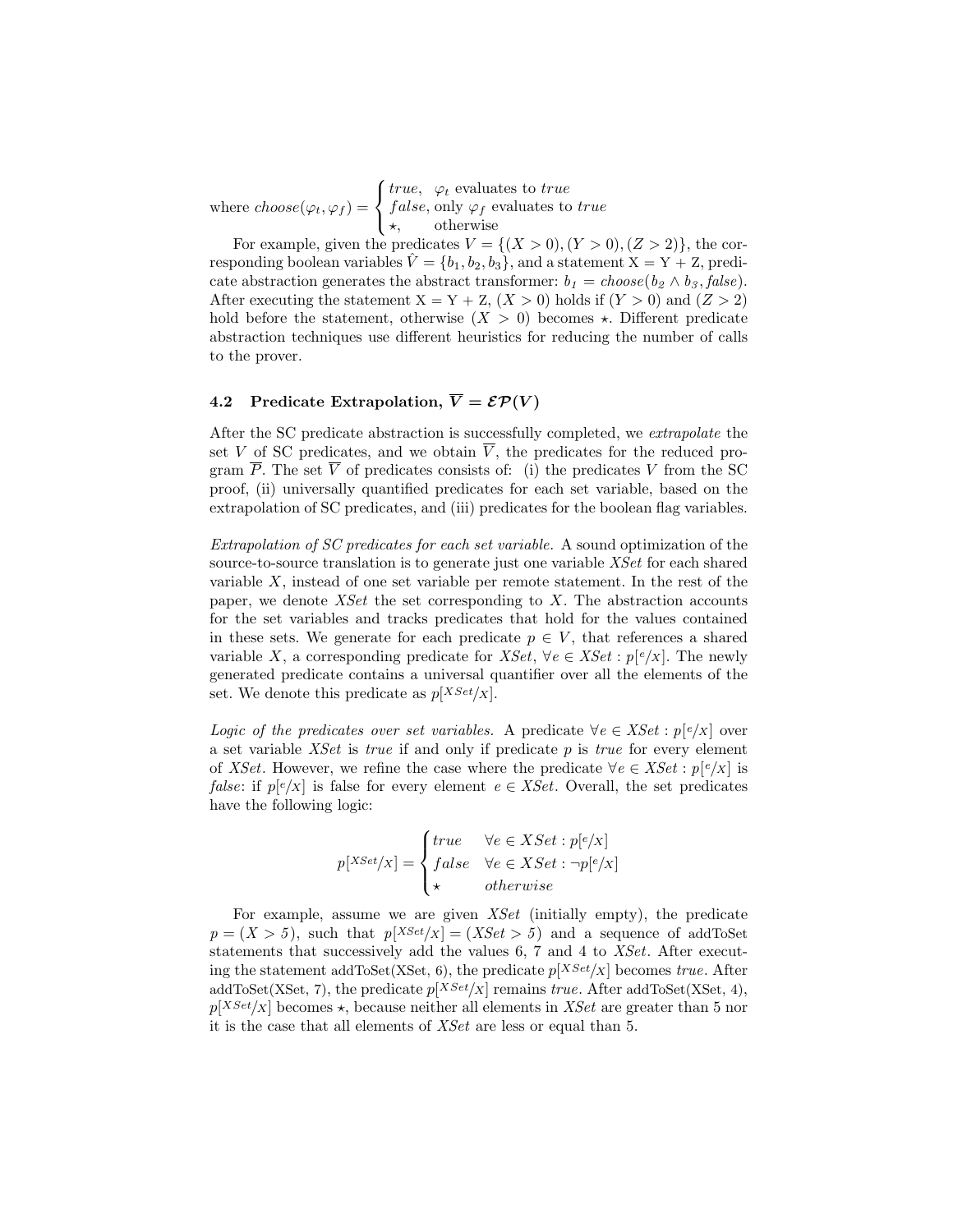If we select a random element from  $XSet$  using T = randomElem(XSet), then the value of a predicate  $p[XSet/X]$  is the same as  $p[e/X]$ , where  $e \in XSet$ . This can be used to derive the value of predicates that contain variable T. For example, given the predicates  $(T > 3)$  and  $(XSet > 5)$ , if  $(XSet > 5)$  is true before  $T = \text{randomElement}(XSet), \text{ then } (T > 3) \text{ is true after the statement is executed.}$ Similarly, if  $(XSet > 5)$  is *false*, then a predicate such as  $(T > 5)$  becomes *false* after the statement, by using the special logic we assign to the set predicates.

In our implementation, for predicates that reference two shared variables (e.g.,  $(X \le Y)$ ) we extrapolate for each shared variable separately and do not generate a predicate involving two set variables (e.g.,  $(XSet \le Y)$ ) and  $(X \le YSet)$ are generated, while  $(XSet \leq YSet)$  is not generated). This provides a good trade-off between precision and efficiency. We observe that this over-approximation is precise enough and there is no need to track directly the relation between two set variables. We show in [subsection 4.3](#page-14-0) how to soundly handle this abstraction.

Generation of predicates for the boolean flags. For each remote operation (for example a get operation at label *lbl*) the translation presented in [subsection 3.1](#page-9-0) generates a boolean flag variable to indicate when the remote operation (or an instance of the operation, in case it is executed in a loop) is pending to be executed (for the get operation, a get Ibl flag boolean variable). For each such boolean variable we generate a corresponding predicate that captures the boolean flag state (e.g., for the get operation at label *lbl*, we generate the predicate  $(get\_lbl\_flag = 1)$ .

# <span id="page-14-0"></span>4.3 Boolean Program Extrapolation,  $\overline{B} = \mathcal{EBP}(\overline{P}, \overline{V}, B)$

Given the extrapolated predicates  $\overline{V}$ , a standard construction of the boolean program is typically quite expensive, because the number of predicates  $|\overline{V}|$  and the size of the program  $|\overline{P}|$  are significantly larger than in the SC case. This observation was shown in [\[20\]](#page-21-4) for relaxed memory models, a work which proposed cube extrapolation to reduce the number of calls to an underlying theorem prover. In our work, in addition to handling a more complex memory model (RMA) and generating more complex predicates that contain quantifiers, we introduce a novel boolean program extrapolation method that builds a boolean program without any calls to the theorem prover. The resulting boolean program  $\overline{B}$  is a sound over-approximation of  $BP(\overline{P}, \overline{V})$ .

Transformers for the set operations. The main difference between programs P and  $\overline{P}$  is that the latter contains set variables and statements that operate on the set variables (set initialization, addToSet and randomElem). The predicates in  $\overline{V}$ refer to the set variables and we next describe how to compute the transformers for the set operators. We again note that attempting to directly calculate their transformers would require a large number of calls to the theorem prover.

Transformers for set initialization. We construct the translation such that all the set initialization statements have the form  $XSet = \{X\}$ . A set XSet is always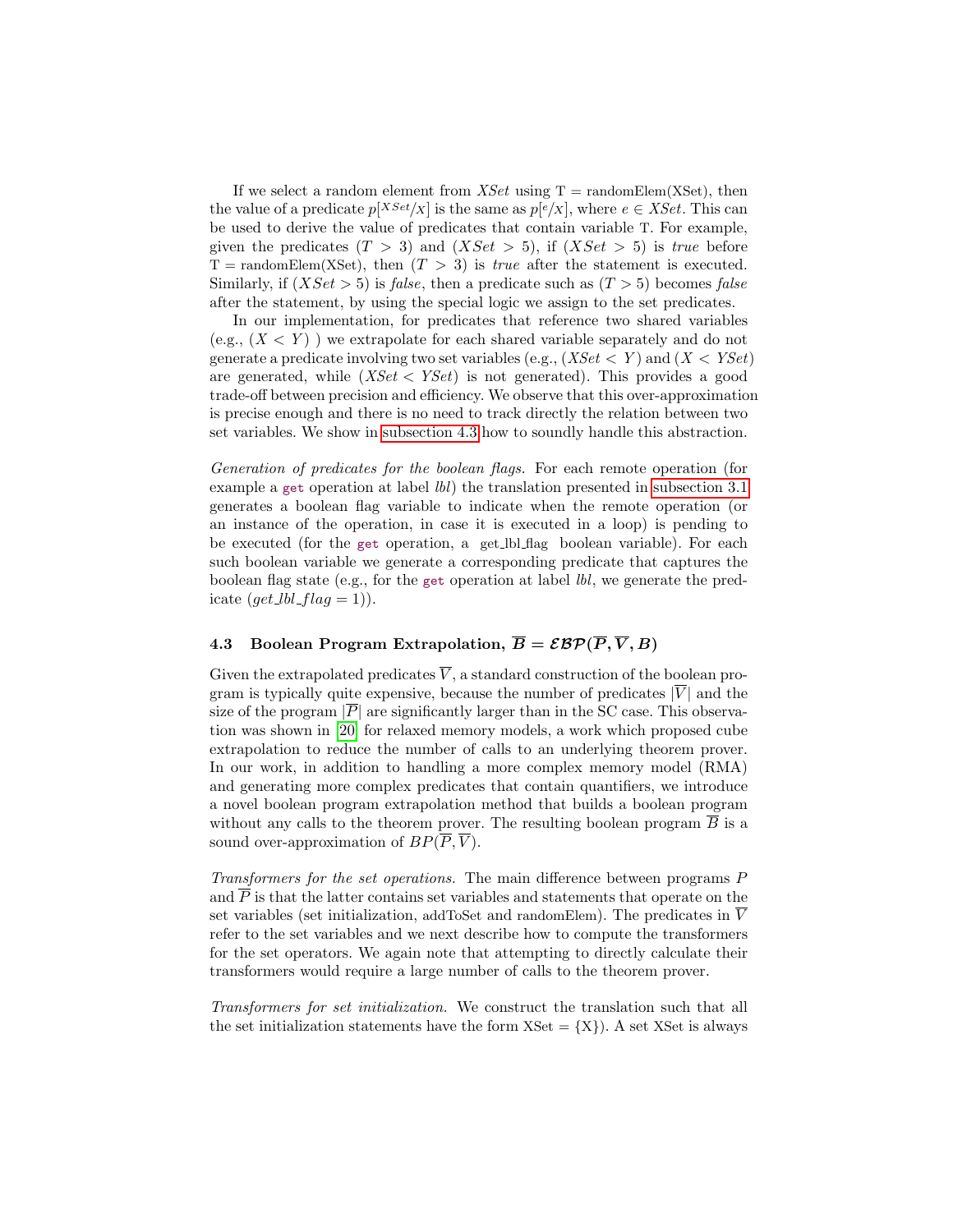initialized with the singleton set containing the value of the variable X (the variable to which the set corresponds). As shown in [subsection 4.2,](#page-13-0) the predicate extrapolation generates for every predicate  $p \in V$  that contains X a predicate  $p[XSet/X]$ . Therefore, after executing the statement XSet = {X}, the predicates containing XSet have the same value as the predicates containing X:

$$
p[
$$

Transformers for addToSet. All addToSet have the form addToSet(XSet, X), adding the value of a variable X to the set XSet that corresponds to that variable. The predicates  $p[XSet/X] \in \overline{V}$  are updated after addToSet(XSet, X) such that:

$$
p[XSet/X] = choose(p[XSet/X] \land p, \neg p[XSet/X] \land \neg p)
$$

If all the elements in XSet satisfy the predicate  $p$  and the value of X satisfies  $P$ , then, after adding the value of  $X$  to XSet, all the elements of XSet still satisfy  $p$ .

Transformers for randomElem. Every statement  $Y = \text{randomElement}(XSet)$  in program  $\overline{P}$  corresponds to a remote operation such as  $Y = get(X)$  or put(Y, X) from program P. For the SC verification, these remote statements are assumed to be synchronous assignments of the form  $Y = X$ . During the SC predicate abstraction, for each predicate  $p \in V$  that contains Y, we compute  $\varphi_t$  and  $\varphi_f$ , the disjunctions of cubes that appear as arguments of the choose function that updates  $p: p = choose(\varphi_t, \varphi_f)$ . In the case of the Y = randomElem(XSet) statement, for all predicates  $p \in V$  that contain Y, we update them using the formula:

$$
p = choose(\varphi_t[Xset/X], \varphi_f[Xset/X])
$$

Consider an example with  $(X > 7), (Y > 5) \in V$  and a statement Y = get(X) in P with the SC transformer  $(Y > 5) = choose((X > 7), false)$ . For the corresponding Y = randomElem(XSet) statement in  $\overline{P}$ , we generate the transformer  $(Y > 5) = choose((XSet > 7), false).$ 

The extrapolated predicates  $p \in \overline{V}$  that contain both Y and at least one set variable are updated to  $\star$  after the Y = randomElem(XSet) statement. This sound over-approximation is required because  $\overline{V}$  has no predicates that contain more than one set variable. For example, given the predicates  $(X \geq Z), (Y \geq Z)$  $(X), (Y \geq Z) \in V$ , the extrapolated predicate  $(Y \geq ZSet) \in \overline{V}$ , after a statement Y = randomElem(XSet) the predicate ( $Y \geq ZSet$ ) is set to  $\star$ , as we do not track the predicate  $(XSet \geq ZSet)$  that is required for a more precise transformer.

## 5 Experimental Evaluation

We implemented an analysis tool for RMA programs based on the method described so far. In this section, we discuss our experimental evaluation of the tool on a number of challenging concurrent algorithms running on RMA networks. The experiments ran on an Intel(R) Xeon(R)  $2.13\text{GHz}$  with  $250\text{GB RAM}$ . The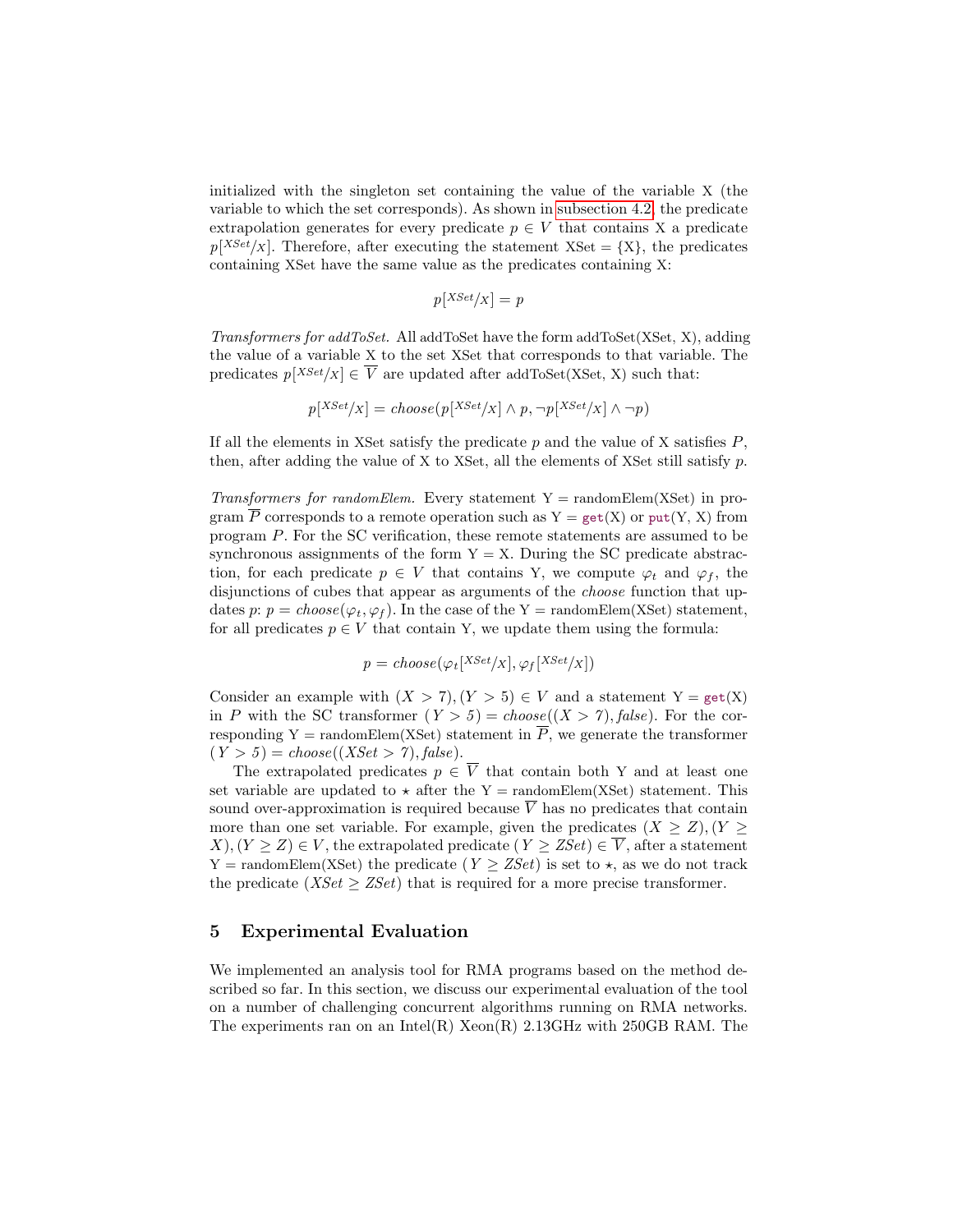first research question is whether predicate and boolean program extrapolation are sufficiently scalable to verify all benchmarks. The second question deals with the precision of the abstractions we introduced and whether we can compute the smallest required flush placement for each program such that our tool is precise enough to prove that the specification holds under RMA.

Benchmarks. We tested our analyzer on 14 challenging concurrent algorithms: Dekker [\[23\]](#page-22-6), Peterson [\[38\]](#page-23-3), Szymansky [\[42\]](#page-23-4) mutual exclusion algorithms, an Alternating Bit Protocol (ABP), an Array-based Lock-Free Queue, Lamport's Bakery algorithm [\[34\]](#page-22-7), the Ticket locking algorithm [\[8\]](#page-20-4), the Pc1, Pgsql, Kessel, Blue-Tooth, Sober, Driver Qw, loop2 TLM programs as defined in [\[14\]](#page-21-6), and an RMA Lock [\[41\]](#page-23-5). The benchmarks have two or three processes and the number of lines of code is between 25 and 85. Several programs have an infinite number of states (ABP, Queue, Bakery, Ticket). The safety properties are either mutual exclusion or reachability invariants involving labels of different processes. For each benchmark, the safety property is the same for both SC and RMA.

### 5.1 Prototype Implementation

We implemented the RMA analyzer in Java (around 9, 000 lines of code). For the cube search (when building the boolean program for SC verification), the tool uses Z3 [\[22\]](#page-22-8) as an underlying SMT solver. We use the 3-valued model checker Fender (implemented in Java) to check if the boolean program satisfies the specification. Fender also uses Z3 for abstraction refinement. We made minor changes to the error trace construction and interpolation methods of Fender in order to accommodate the RMA abstraction based on sets.

Flush search. For an input program, we initially add a flush statement after each RMA remote statement (put or get). Alternatively, the user can suggest a different initial flush placement. The analyzer starts checking the input program using all the flushes of the initial flush placement. If the analyzer successfully verifies the program, then the flush search process continues by removing one flush statement, updating the boolean program and rechecking the property using Fender (no need to rerun the predicate abstraction).

We develop a search procedure for the smallest placement of flush statements for which our tool successfully proves that the program satisfies its specification under RMA. We choose a mix between breadth-first and depth-first search. In the first phase (breadth-first search of depth 1), we repeatedly check the program while removing one of the flush statements of the initial placement. This phase identifies the flush statements that are always needed for the program to satisfy the specification. In the second phase, the tool performs a depth-first search, while trying to remove only flush statements that were successfully removed in the first phase. This hybrid solution is much faster than a simple depthfirst or breadth-first search, especially for the cases where the number of flush statements needed is small. Finally, the search returns one or several solutions of flush placements that make the program satisfy the desired property.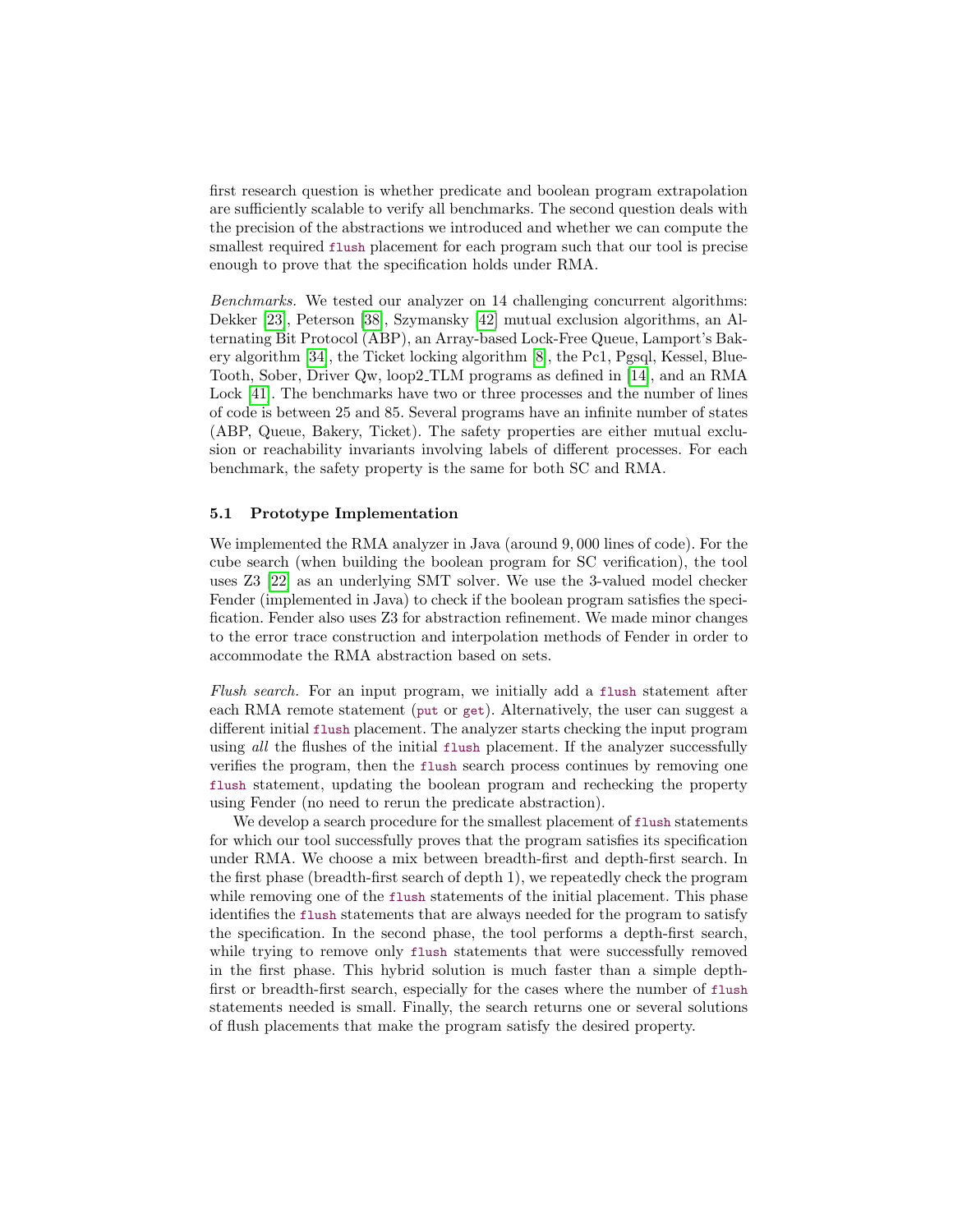|              | SC predicate abstraction |                                        |        |    | RMA predicate abstraction |            |           |  |
|--------------|--------------------------|----------------------------------------|--------|----|---------------------------|------------|-----------|--|
| Algorithm    | V                        | $B\mathcal{P}(P,$<br>$\left( s\right)$ | B(loc) | V  | В<br>(loc)                | Fender (s) | Min flush |  |
| Dekker       | 11                       | 1                                      | 498    | 29 | 2068                      | 876        | 4/12      |  |
| Peterson     | 10                       | 1                                      | 356    | 21 | 1045                      | 4          | 4/7       |  |
| Abp          | 16                       | 1                                      | 485    | 20 | 662                       | 1          | 1/2       |  |
| Pc1          | 18                       | $\overline{2}$                         | 658    | 35 | 3797                      | 126        | 2/7       |  |
| Pgsql        | 12                       | 1                                      | 418    | 18 | 1549                      | 1          | 2/4       |  |
| $Q_{W}$      | 13                       | $\overline{2}$                         | 487    | 29 | 1544                      | 1345       | 4/5       |  |
| Sober        | 23                       | 8                                      | 831    | 48 | 8466                      | 10         | 0/9       |  |
| Kessel       | 18                       | 3                                      | 534    | 36 | 1621                      | 16         | 5/10      |  |
| $Loop 2_TLM$ | 29                       | 165                                    | 1068   | 43 | 1986                      | 3960       | 4/4       |  |
| Szymanski    | 34                       | 228                                    | 1182   | 64 | 7081                      | 316        | 7/14      |  |
| Queue        | 13                       | 24                                     | 572    | 22 | 1104                      | 13         | 1/2       |  |
| Ticket       | 17                       | 114                                    | 640    | 43 | 3615                      | 4320       | 5/6       |  |
| Bakery       | 19                       | 330                                    | 828    | 41 | 2947                      | 288        | 6/10      |  |
| RMA Lock     | 24                       | 50                                     | 763    | 60 | 5932                      | 65679      | 9/18      |  |

<span id="page-17-0"></span>Table 3. Experimental results showing verification of a number of algorithms on both SC and RMA models.

#### 5.2 Experimental Results

The results of the analysis are presented in [Table 3.](#page-17-0) For the first part of our analysis, we perform the verification of the programs assuming SC.

*Meaning of table columns.*  $|V|$  represents the number of predicates used for SC verification. To obtain these predicates, we started with a manually selected set, then used abstraction refinement to find the sufficient set to verify the program under SC. The  $\mathcal{BP}(P, V)$  (s) column records the duration in seconds of building the boolean program abstraction. Most of this time (95%) is spent in the SMT solver, used for the cube search.  $B(loc)$  shows the number of lines of code in the resulting boolean program. Checking the SC boolean program with Fender takes for each algorithm a small number of seconds, therefore we omit it from the results table. In the second step of our analysis, we perform the boolean program extrapolation, based on the SC boolean program B.  $|\overline{V}|$  is the number of predicates after extrapolating the SC predicates  $V(\overline{V} = \mathcal{E} \mathcal{P}(V))$ . The column  $\overline{B}(loc)$  shows the number of lines of code of the extrapolated boolean program  $\overline{B}$ . The Fender (s) column shows the runtime of Fender for checking whether  $\overline{B}$  satisfies the specification. Finally, Min flush is the result of the search for the minimal number of flush statements required for the program to satisfy its specification under RMA. The first number is the smallest number of flushes for which the verification succeeds, and the second number is the number of flushes of the initial flush placement.

On average, the extrapolated boolean program is 5 times larger than the SC boolean program. The resulting extrapolated predicates are twice as many, on average, compared to the original predicates |V| (note that  $V \subset \overline{V}$ ). We obtain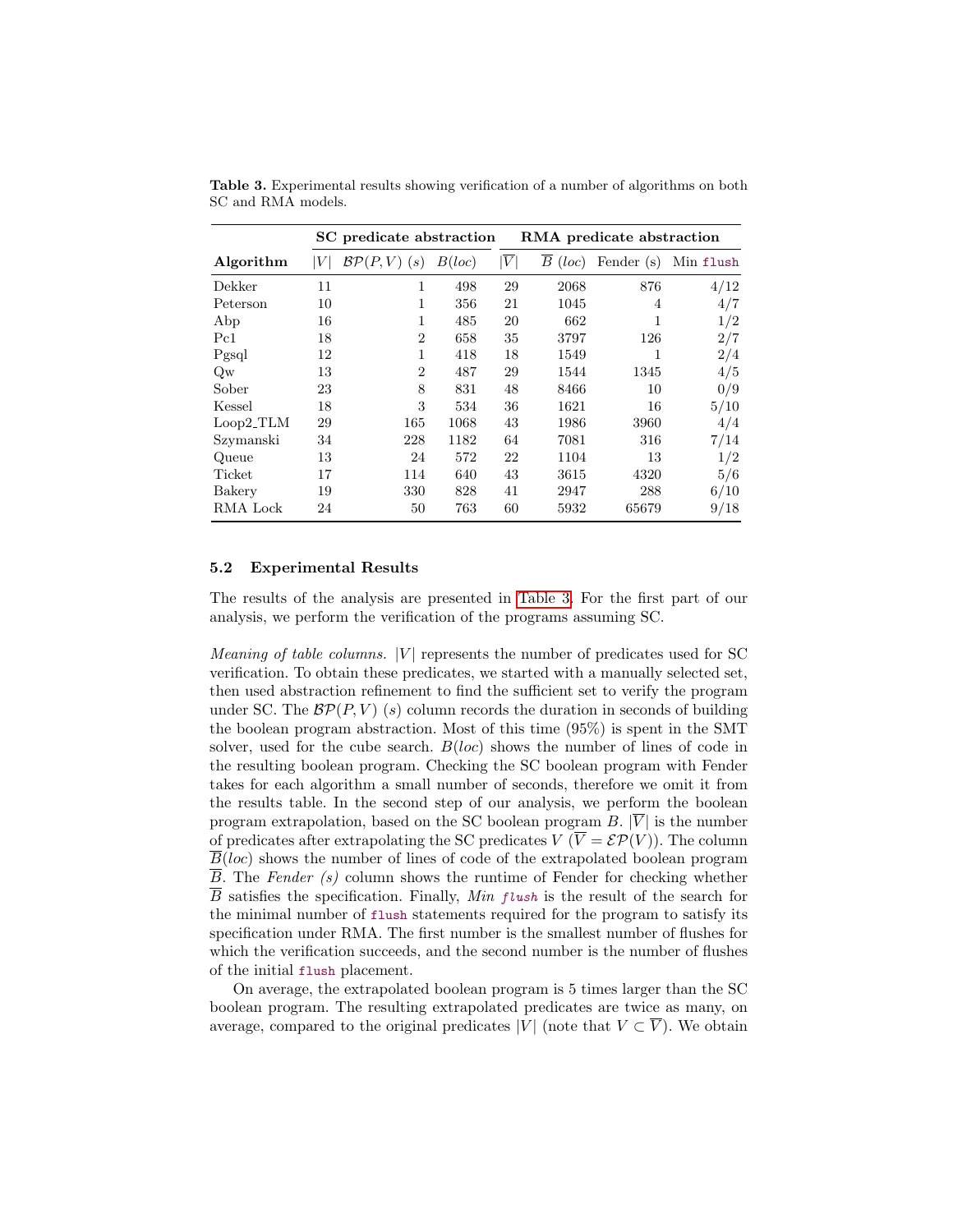larger running times for the Ticket and Loop2 TLM benchmarks, due to the high number of predicates and the complexity of the programs.

Scalability of Boolean program extrapolation. The boolean program extrapolation that constructs  $\overline{B}$  takes under a second for each benchmark. If we took the approach of using standard predicate abstraction of the reduced program  $\overline{P}$ , the time would be significantly higher. For instance, we experimented with the Bakery mutual exclusion algorithm, and the standard approach took over three hours (compared to sub-second times for the extrapolation). The precision of the two boolean programs is similar, as the same minimal flush placements are found for both. This shows the advantage of our extrapolation method.

Extrapolation precision and minimal flush placement. The extrapolated boolean program is precise enough to remove flush statements and verify the property for all benchmark algorithms (except Loop2 TLM). For Loop2 TLM, the model checker timed out after two hours, while checking the boolean program with a flush removed. Surprisingly, the Sober algorithm does not require any flush statement under RMA. This is due to the algorithm already executing the remote operations in loops that have the same effect as a flush (by checking in their condition the value returned by the get statement). Comparing these flush placements with other memory models (x86 TSO, PSO), is challenging, due to the one sided aspect of the remote operations. Two store operations to a shared variable X, one in each thread, under TSO, become a store and a put in the RMA program, since X belongs to on one of the processes.

# 6 Related Work

Remote Memory Access (RMA) Programming. The semantics of MPI-3 RMA have been first described, informally, by [\[31\]](#page-22-9). The work of [\[17\]](#page-21-5) introduces operational semantics for Partitioned Global Address Spaces (PGAS), which follow the same principles as RMA programs. The focus in their work is analysing robustness of the programs using PGAS. Our work, on the other hand, focuses on proving that safety specifications hold for a program under RMA by using predicate abstraction. Axiomatic semantics of the core functionality of RMA programs are introduced in [\[19\]](#page-21-3), which shows the benefits of formal specifications in discovering inconsistencies in existing RMA libraries.

Program Analysis under Weak Memory Models There exists significant body of work in automatically verifying programs and synthesizing fences required for the correctness of programs running under relaxed memory models such as x86 TSO, PSO, Power, C11. This is the first work that verifies infinite-state concurrent programs running on RMA. The work closest to ours is [\[20\]](#page-21-4), that introduces predicate extrapolation and cube extrapolation for verifying programs under PSO and x86 TSO (more restricted than RMA). While cube extrapolation reduces the search space of cubes when constructing the boolean program, in this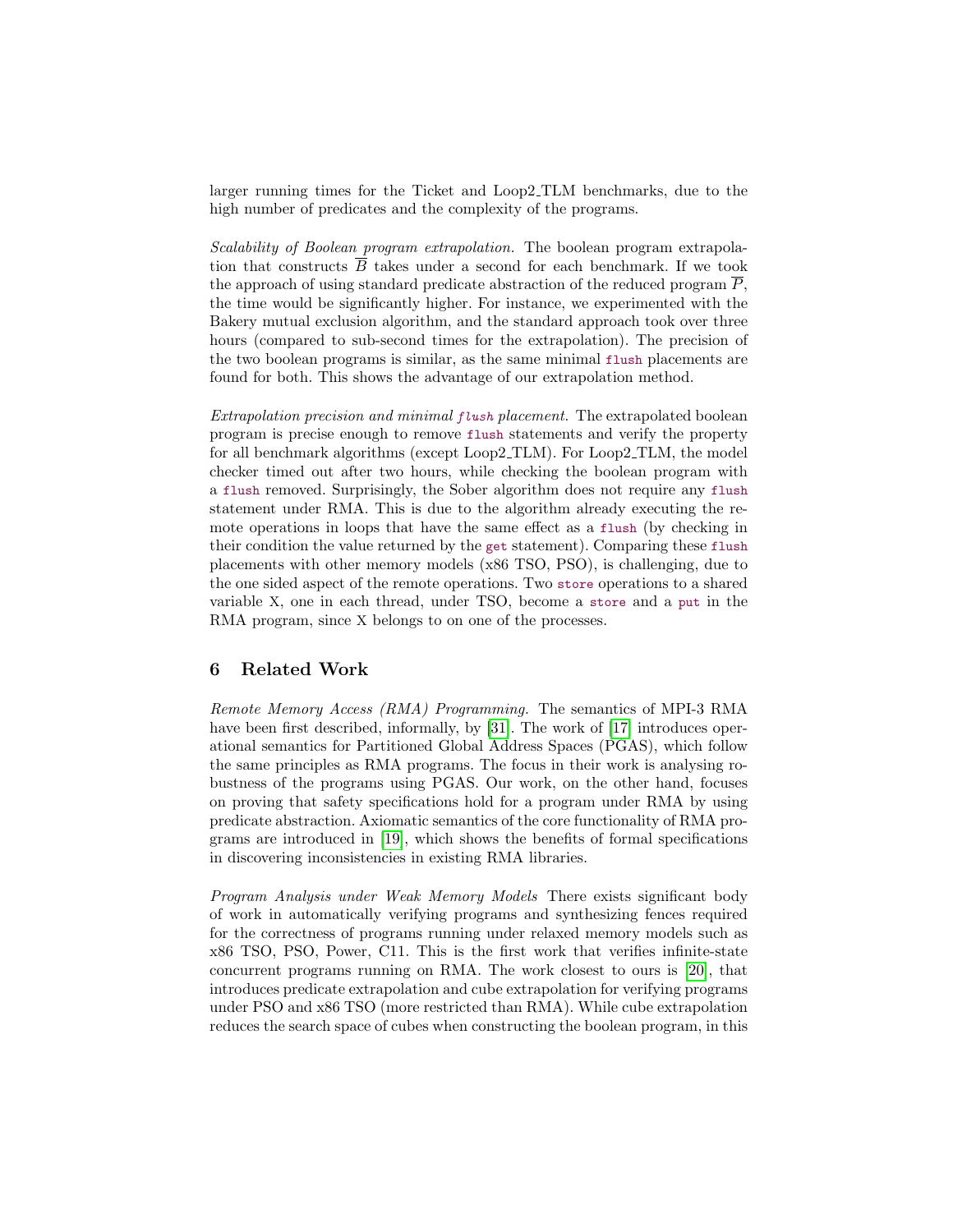work we introduce complete boolean program extrapolation that side-steps cube search while building the abstraction. Another important difference is that, while [\[20\]](#page-21-4) abstracts only bounded store buffers, in this work we handle unbounded sets of pending operations via sets and quantified predicates. This results in potentially less flush operations needed to enforce the specification. The work of [\[3\]](#page-20-5) defines a general framework for verifying programs under weak memory models, based on the axiomatic semantics. In our work, we rely on operational semantics of RMA for the source-to-source reduction to SC. The work of [\[2\]](#page-20-6) uses predicate abstraction to verify x86 TSO programs, while discovering predicates using traditional refinement techniques. In our work, based on a more strict semantics (SC), we directly discover the abstraction for weaker semantics (RMA) via extrapolation. Work on predicate abstraction for infinite-state concurrent programs assuming SC and using compositional methods such as Owicki-Gries and rely-guarantee is presented in [\[29,](#page-22-10) [30\]](#page-22-5).

Reduction to SC The reduction of verifying programs under weak memory models to verification under SC via program transformation is also used in [\[5,](#page-20-7) [10,](#page-20-8) [21,](#page-21-7) [36\]](#page-23-6). This work introduces a new transformation and abstraction for RMA programs, that is precise enough to verify the program specifications while using a reduced number of flush statements. Works by [\[15,](#page-21-8) [16,](#page-21-9) [33,](#page-22-11) [35\]](#page-23-7) consider verification of finite-state programs under weak memory models, considering just some of the sources of infinite-state programs (e.g. unbounded store buffers or infinite variable domains). Infinite-state programs are handled in [\[4\]](#page-20-9) for x86 TSO. In recent work, [\[1\]](#page-20-10) explores the advantages of alternative semantics for TSO (replacing store buffers with load buffers) that is more efficiently verified. In the reduction step of our work, the auxiliary set variables resemble load buffers, because when a remote write operation is performed, the value to be written is selected randomly from the set, which collects all values that the corresponding remote read operation might have. [\[39\]](#page-23-8) introduces a procedure that detects unexpected executions that might occur when porting the program from a source to a target memory consistency model.

# 7 Conclusion

We introduced the first automatic verification technique for programs running on RMA networks. The key idea is abstraction extrapolation: automatically build an abstraction of the program for a relaxed memory model such as RMA, based on an existing abstraction of the program under SC. We implemented the predicate and boolean extrapolation methods and we successfully verified several challenging concurrent algorithms running on RMA. To our knowledge, this the first time these programs have been verified on the RMA memory model. We believe this work takes a step towards applying proof extrapolation techniques to other hardware or software relaxed memory consistency models.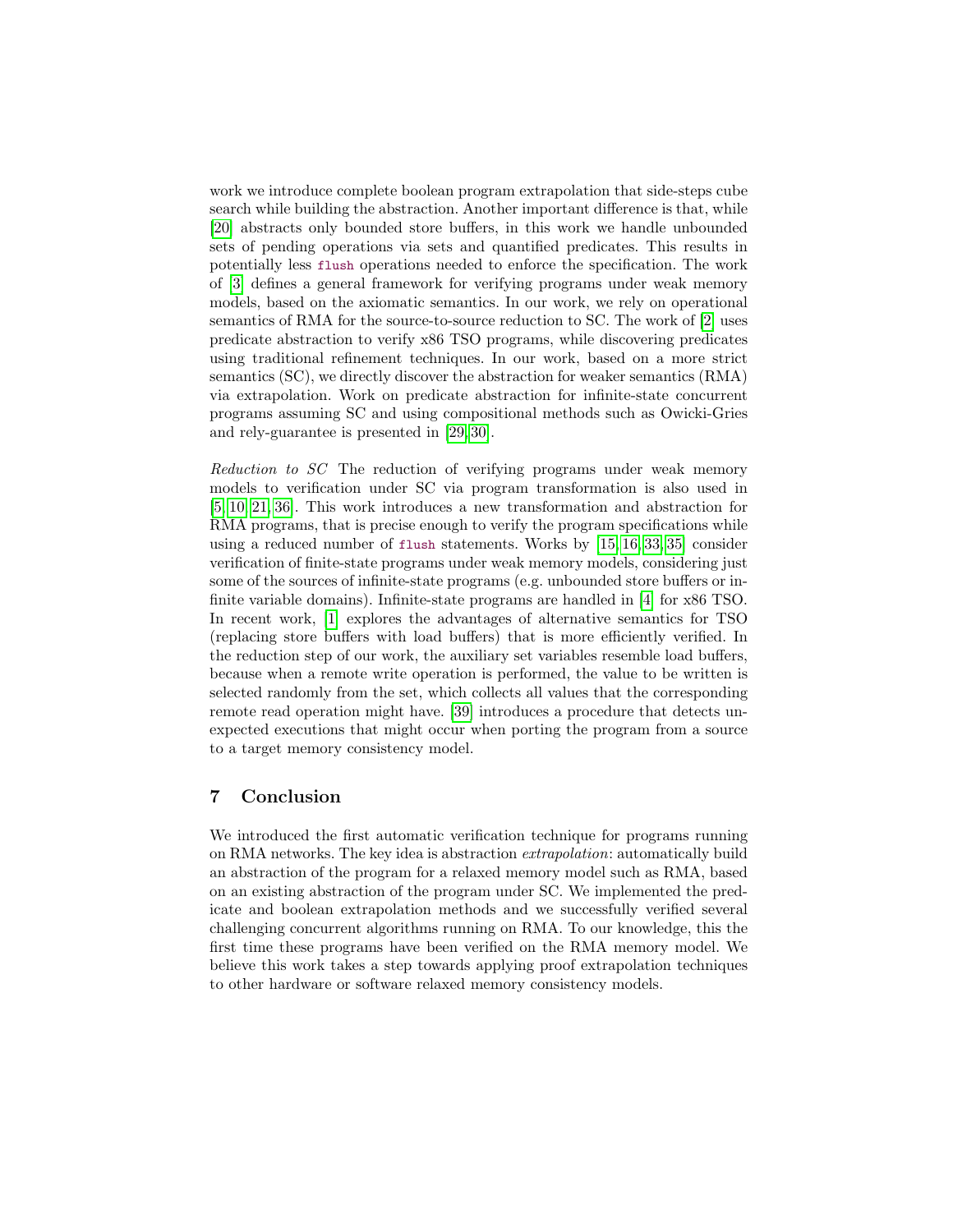## References

- <span id="page-20-10"></span>1. Abdulla, P. A., Atig, M. F., Bouajjani, A., and Ngo, T. P. The benefits of duality in verifying concurrent programs under TSO. In 27th International Conference on Concurrency Theory, CONCUR 2016, August 23-26, 2016, Québec City, Canada (2016), J. Desharnais and R. Jagadeesan, Eds., vol. 59 of LIPIcs, Schloss Dagstuhl - Leibniz-Zentrum fuer Informatik, pp. 5:1–5:15.
- <span id="page-20-6"></span>2. Abdulla, P. A., Atig, M. F., Chen, Y.-F., Leonardsson, C., and Rezine, A. Automatic fence insertion in integer programs via predicate abstraction. In Proceedings of the 19th International Conference on Static Analysis (Berlin, Heidelberg, 2012), SAS'12, Springer-Verlag, pp. 164–180.
- <span id="page-20-5"></span>3. Alglave, J., and Cousot, P. Ogre and pythia: an invariance proof method for weak consistency models. In Proceedings of the 44th ACM SIGPLAN Symposium on Principles of Programming Languages, POPL 2017, Paris, France, January 18-20, 2017 (2017), G. Castagna and A. D. Gordon, Eds., ACM, pp. 3–18.
- <span id="page-20-9"></span>4. Alglave, J., Kroening, D., Nimal, V., and Poetzl, D. Don't sit on the fence - A static analysis approach to automatic fence insertion. In Computer Aided Verification - 26th International Conference, CAV 2014, Held as Part of the Vienna Summer of Logic, VSL 2014, Vienna, Austria, July 18-22, 2014. Proceedings (2014), A. Biere and R. Bloem, Eds., vol. 8559 of Lecture Notes in Computer Science, Springer, pp. 508–524.
- <span id="page-20-7"></span>5. ALGLAVE, J., KROENING, D., NIMAL, V., AND TAUTSCHNIG, M. Software Verification for Weak Memory via Program Transformation. Springer Berlin Heidelberg, Berlin, Heidelberg, 2013, pp. 512–532.
- <span id="page-20-0"></span>6. Allen, F., Almasi, G., Andreoni, W., Beece, D., Berne, B. J., Bright, A., Brunheroto, J., Cascaval, C., Castanos, J., Coteus, P., Crumley, P., Curioni, A., Denneau, M., Donath, W., Eleftheriou, M., Fitch, B., Fleischer, B., Georgiou, C. J., Germain, R., Giampapa, M., Gresh, D., Gupta, M., Haring, R., Ho, H., Hochschild, P., Hummel, S., Jonas, T., Lieber, D., Martyna, G., Maturu, K., Moreira, J., Newns, D., Newton, M., Philhower, R., Picunko, T., Pitera, J., Pitman, M., Rand, R., Royyuru, A., Salapura, V., Sanomiya, A., Shah, R., Sham, Y., Singh, S., Snir, M., Suits, F., Swetz, R., Swope, W. C., Vishnumurthy, N., Ward, T. J. C., Warren, H., and Zhou, R. Blue Gene: A vision for protein science using a petaflop supercomputer. IBM Syst. J. 40, 2 (Feb. 2001), 310–327.
- <span id="page-20-2"></span>7. Alverson, R., Roweth, D., and Kaplan, L. The Gemini system interconnect. In Proc. of the IEEE Symposium on High Performance Interconnects (HOTI'10) (2010), IEEE Computer Society, pp. 83–87.
- <span id="page-20-4"></span>8. Andrews, G. R. Concurrent programming - principles and practice. Benjamin/Cummings, 1991.
- <span id="page-20-1"></span>9. Arimilli, B., Arimilli, R., Chung, V., Clark, S., Denzel, W., Drerup, B., Hoefler, T., Joyner, J., Lewis, J., Li, J., Ni, N., and Rajamony, R. The PERCS high-performance interconnect. In Proc. of the IEEE Symposium on High Performance Interconnects (HOTI'10) (Aug. 2010), IEEE Computer Society, pp. 75–82.
- <span id="page-20-8"></span>10. Atig, M. F., Bouajjani, A., and Parlato, G. Getting Rid of Store-Buffers in TSO Analysis. Springer Berlin Heidelberg, Berlin, Heidelberg, 2011, pp. 99–115.
- <span id="page-20-3"></span>11. Ball, T., Majumdar, R., Millstein, T. D., and Rajamani, S. K. Automatic predicate abstraction of C programs. In Proceedings of the 2001 ACM SIGPLAN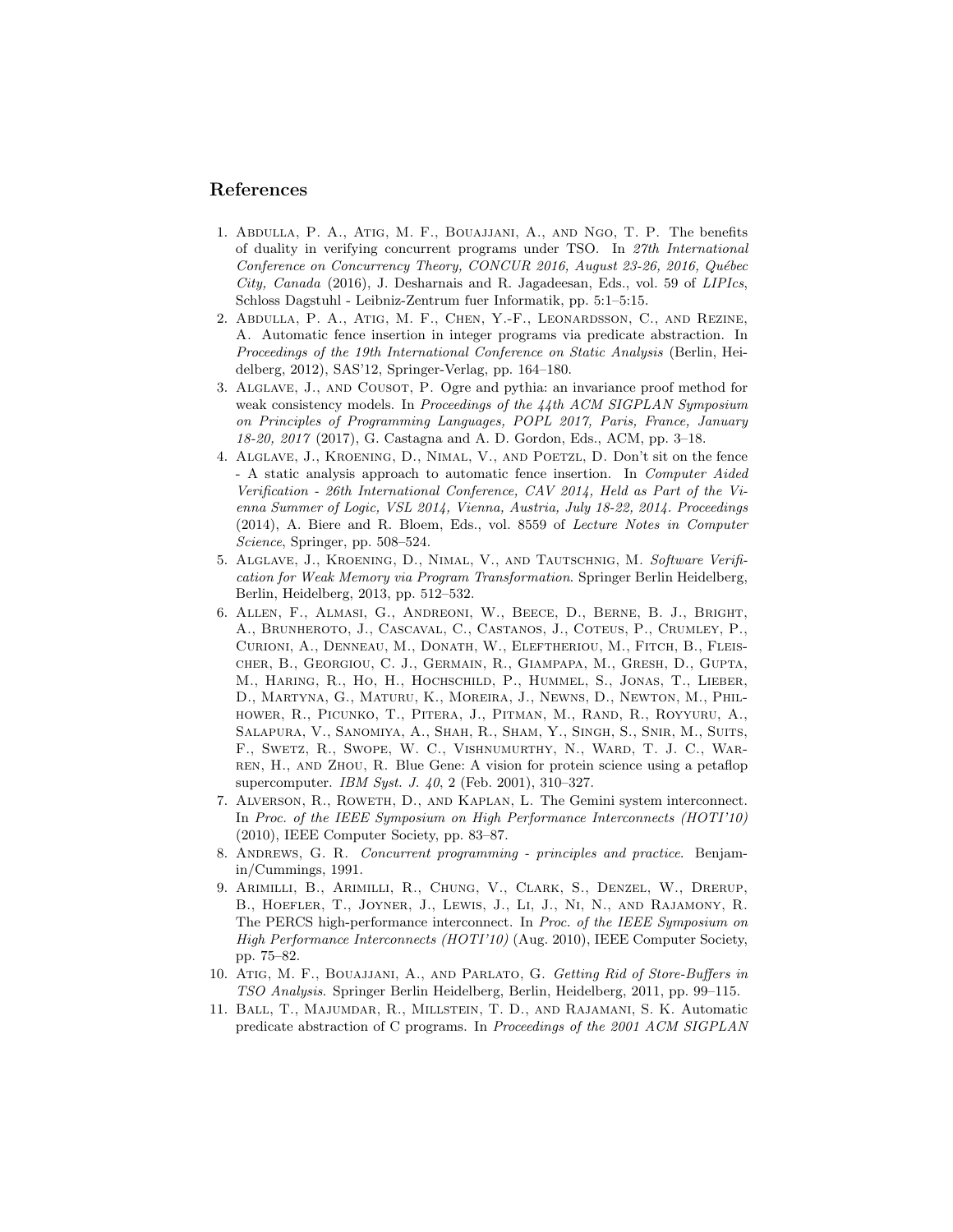Conference on Programming Language Design and Implementation (PLDI), Snowbird, Utah, USA, June 20-22, 2001 (2001), M. Burke and M. L. Soffa, Eds., ACM, pp. 203–213.

- <span id="page-21-1"></span>12. Barrett, B. W., Brightwell, R. B., Pedretti, K. T. T., Wheeler, K. B., Hemmert, K. S., Riesen, R. E., Underwood, K. D., Maccabe, A. B., and Hudson, T. B. The Portals 4.0 network programming interface. Tech. rep., Sandia National Laboratories, 2012. SAND2012-10087.
- <span id="page-21-2"></span>13. Beck, M., and Kagan, M. Performance evaluation of the RDMA over Ethernet (RoCE) standard in enterprise data centers infrastructure. In Proc. of the Workshop on Data Center - Converged and Virtual Ethernet Switching (DC-CaVES'11) (2011), ITCP, pp. 9–15.
- <span id="page-21-6"></span>14. Bertrand Jeannet. The ConcurInterproc Analyzer, Sept 2017. available at: <http://pop-art.inrialpes.fr/interproc/concurinterprocweb.cgi> (Sept. 2017).
- <span id="page-21-8"></span>15. BOUAJJANI, A., DEREVENETC, E., AND MEYER, R. Checking and enforcing robustness against TSO. In Programming Languages and Systems - 22nd European Symposium on Programming, ESOP 2013, Held as Part of the European Joint Conferences on Theory and Practice of Software, ETAPS 2013, Rome, Italy, March 16-24, 2013. Proceedings (2013), M. Felleisen and P. Gardner, Eds., vol. 7792 of Lecture Notes in Computer Science, Springer, pp. 533–553.
- <span id="page-21-9"></span>16. BURCKHARDT, S., AND MUSUVATHI, M. Effective program verification for relaxed memory models. In Computer Aided Verification, 20th International Conference, CAV 2008, Princeton, NJ, USA, July 7-14, 2008, Proceedings (2008), A. Gupta and S. Malik, Eds., vol. 5123 of Lecture Notes in Computer Science, Springer, pp. 107–120.
- <span id="page-21-5"></span>17. Calin, G., Derevenetc, E., Majumdar, R., and Meyer, R. A theory of partitioned global address spaces. In IARCS Annual Conference on Foundations of Software Technology and Theoretical Computer Science, FSTTCS 2013, December 12-14, 2013, Guwahati, India (2013), A. Seth and N. K. Vishnoi, Eds., vol. 24 of LIPIcs, Schloss Dagstuhl - Leibniz-Zentrum fuer Informatik, pp. 127–139.
- <span id="page-21-0"></span>18. Cray Inc. Using the GNI and DMAPP APIs. Ver. S-2446-52, March 2014. available at: <http://docs.cray.com/> (Mar. 2014).
- <span id="page-21-3"></span>19. Dan, A. M., Lam, P., Hoefler, T., and Vechev, M. T. Modeling and analysis of remote memory access programming. In Proceedings of the 2016 ACM SIGPLAN International Conference on Object-Oriented Programming, Systems, Languages, and Applications, OOPSLA 2016, part of SPLASH 2016, Amsterdam, The Netherlands, October 30 - November 4, 2016 (2016), E. Visser and Y. Smaragdakis, Eds., ACM, pp. 129–144.
- <span id="page-21-4"></span>20. Dan, A. M., Meshman, Y., Vechev, M. T., and Yahav, E. Predicate abstraction for relaxed memory models. In Static Analysis - 20th International Symposium, SAS 2013, Seattle, WA, USA, June 20-22, 2013. Proceedings (2013), F. Logozzo and M. Fähndrich, Eds., vol. 7935 of Lecture Notes in Computer Science, Springer, pp. 84–104.
- <span id="page-21-7"></span>21. Dan, A. M., Meshman, Y., Vechev, M. T., and Yahav, E. Effective abstractions for verification under relaxed memory models. In Verification, Model Checking, and Abstract Interpretation - 16th International Conference, VMCAI 2015, Mumbai, India, January 12-14, 2015. Proceedings (2015), D. D'Souza, A. Lal, and K. G. Larsen, Eds., vol. 8931 of Lecture Notes in Computer Science, Springer, pp. 449–466.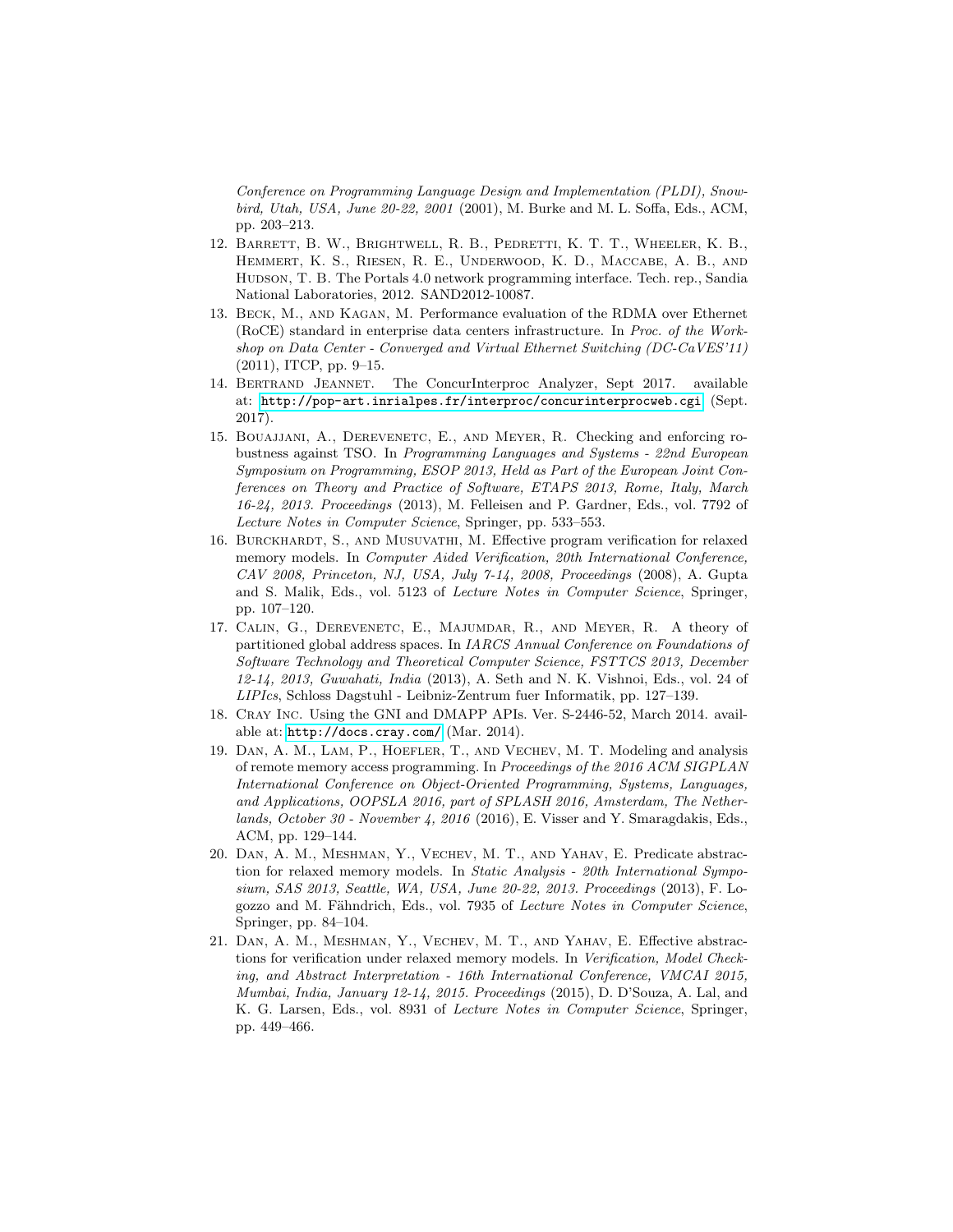- <span id="page-22-8"></span>22. de Moura, L. M., and Bjørner, N. Z3: an efficient SMT solver. In Tools and Algorithms for the Construction and Analysis of Systems, 14th International Conference, TACAS 2008, Held as Part of the Joint European Conferences on Theory and Practice of Software, ETAPS 2008, Budapest, Hungary, March 29-April 6, 2008. Proceedings (2008), C. R. Ramakrishnan and J. Rehof, Eds., vol. 4963 of Lecture Notes in Computer Science, Springer, pp. 337–340.
- <span id="page-22-6"></span>23. Dijkstra, E. Cooperating sequential processes, TR EWD-123. Tech. rep., Technological University, Eindhoven, 1965.
- <span id="page-22-4"></span>24. Donaldson, A. F., Kaiser, A., Kroening, D., and Wahl, T. Symmetry-aware predicate abstraction for shared-variable concurrent programs. In Gopalakrishnan and Qadeer [\[27\]](#page-22-12), pp. 356–371.
- <span id="page-22-1"></span>25. Faanes, G., Bataineh, A., Roweth, D., Court, T., Froese, E., Alverson, B., Johnson, T., Kopnick, J., Higgins, M., and Reinhard, J. Cray Cascade: A scalable HPC system based on a Dragonfly network. In Proc. of the International Conference for High Performance Computing, Networking, Storage and Analysis (SC'12) (2012), IEEE Computer Society, pp. 103:1–103:9.
- <span id="page-22-0"></span>26. Gerstenberger, R., Besta, M., and Hoefler, T. Enabling Highly-scalable Remote Memory Access Programming with MPI-3 One Sided. In Proc. of the ACM/IEEE Supercomputing (2013), SC '13, pp. 53:1–53:12.
- <span id="page-22-12"></span>27. Gopalakrishnan, G., and Qadeer, S., Eds. Computer Aided Verification - 23rd International Conference, CAV 2011, Snowbird, UT, USA, July 14-20, 2011. Proceedings (2011), vol. 6806 of Lecture Notes in Computer Science, Springer.
- <span id="page-22-3"></span>28. Graf, S., and Sa¨ıdi, H. Construction of abstract state graphs with PVS. In Computer Aided Verification, 9th International Conference, CAV '97, Haifa, Israel, June 22-25, 1997, Proceedings (1997), O. Grumberg, Ed., vol. 1254 of Lecture Notes in Computer Science, Springer, pp. 72–83.
- <span id="page-22-10"></span>29. Gupta, A., Popeea, C., and Rybalchenko, A. Predicate abstraction and refinement for verifying multi-threaded programs. In Proceedings of the 38th ACM SIGPLAN-SIGACT Symposium on Principles of Programming Languages, POPL 2011, Austin, TX, USA, January 26-28, 2011 (2011), T. Ball and M. Sagiv, Eds., ACM, pp. 331–344.
- <span id="page-22-5"></span>30. Gupta, A., Popeea, C., and Rybalchenko, A. Threader: A constraint-based verifier for multi-threaded programs. In Gopalakrishnan and Qadeer [\[27\]](#page-22-12), pp. 412– 417.
- <span id="page-22-9"></span>31. Hoefler, T., Dinan, J., Thakur, R., Barrett, B., Balaji, P., Gropp, W., and Underwood, K. Remote Memory Access Programming in MPI-3. ACM Transactions on Parallel Computing (TOPC) (Jan. 2015).
- <span id="page-22-2"></span>32. Islam, N. S., Rahman, M. W., Jose, J., Rajachandrasekar, R., Wang, H., Subramoni, H., Murthy, C., and Panda, D. K. High performance RDMAbased design of HDFS over InfiniBand. In Proceedings of the International Conference on High Performance Computing, Networking, Storage and Analysis (Los Alamitos, CA, USA, 2012), SC '12, IEEE Computer Society Press, pp. 35:1–35:35.
- <span id="page-22-11"></span>33. Kuperstein, M., Vechev, M. T., and Yahav, E. Partial-coherence abstractions for relaxed memory models. In Proceedings of the 32nd ACM SIGPLAN Conference on Programming Language Design and Implementation, PLDI 2011, San Jose, CA, USA, June 4-8, 2011 (2011), M. W. Hall and D. A. Padua, Eds., ACM, pp. 187– 198.
- <span id="page-22-7"></span>34. Lamport, L. A new solution of Dijkstra's concurrent programming problem. Commun. ACM 17, 8 (1974), 453–455.